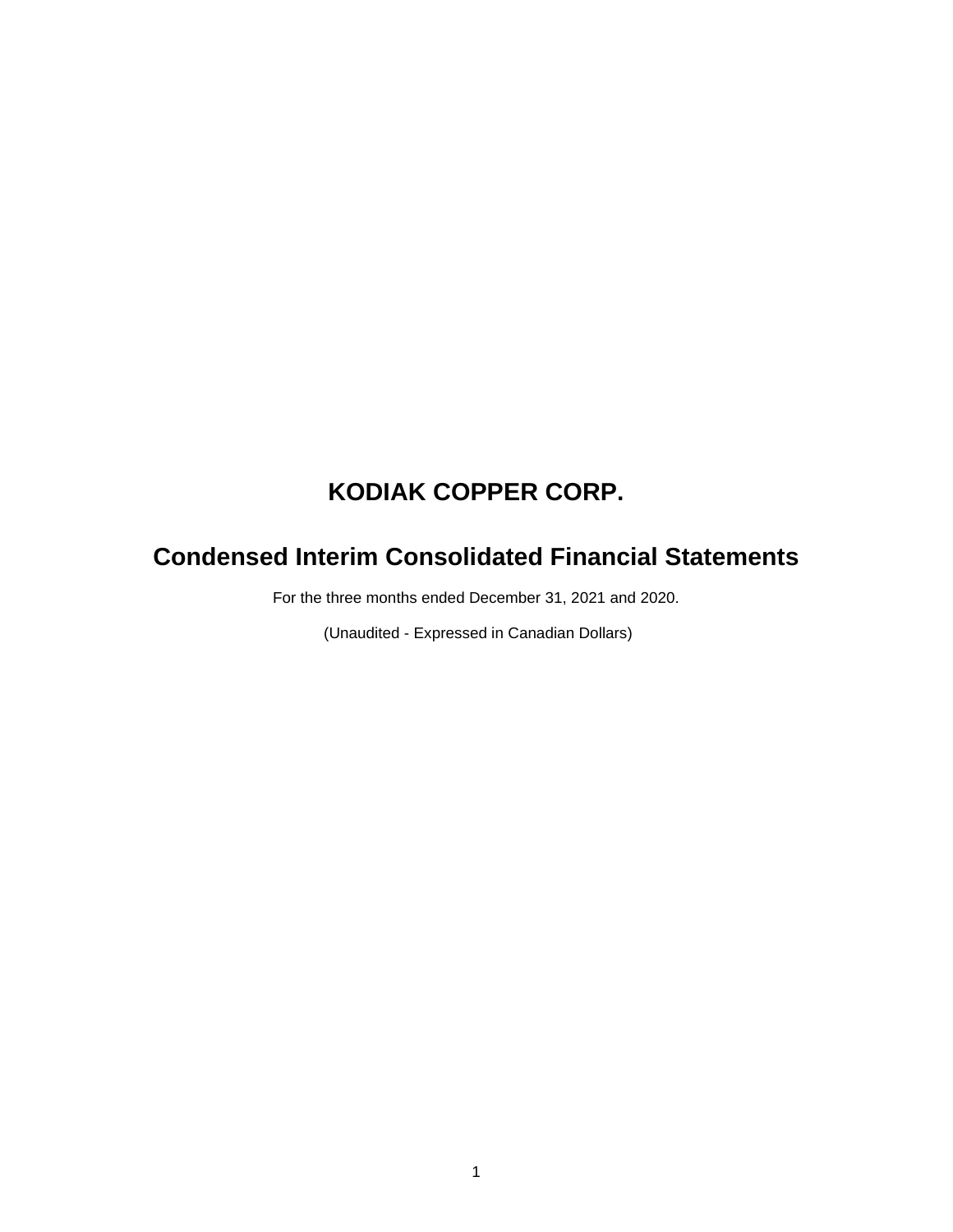#### **NOTICE OF NON-REVIEW OF CONDENSED INTERIM FINANCIAL STATEMENTS**

In accordance with National Instrument 51-102 Part 4, subsection 4.3(3)(a), if an auditor has not performed a review of these condensed interim financial statements, they must be accompanied by a notice indicating that these condensed interim financial statements have not been reviewed by an auditor.

The accompanying unaudited condensed interim financial statements of Kodiak Copper Corp. (the "Company" or "Kodiak") have been prepared by and are the responsibility of the Company's management.

The attached condensed interim financial statements for the three months ended December 31, 2021 have not been reviewed by the Company's auditors.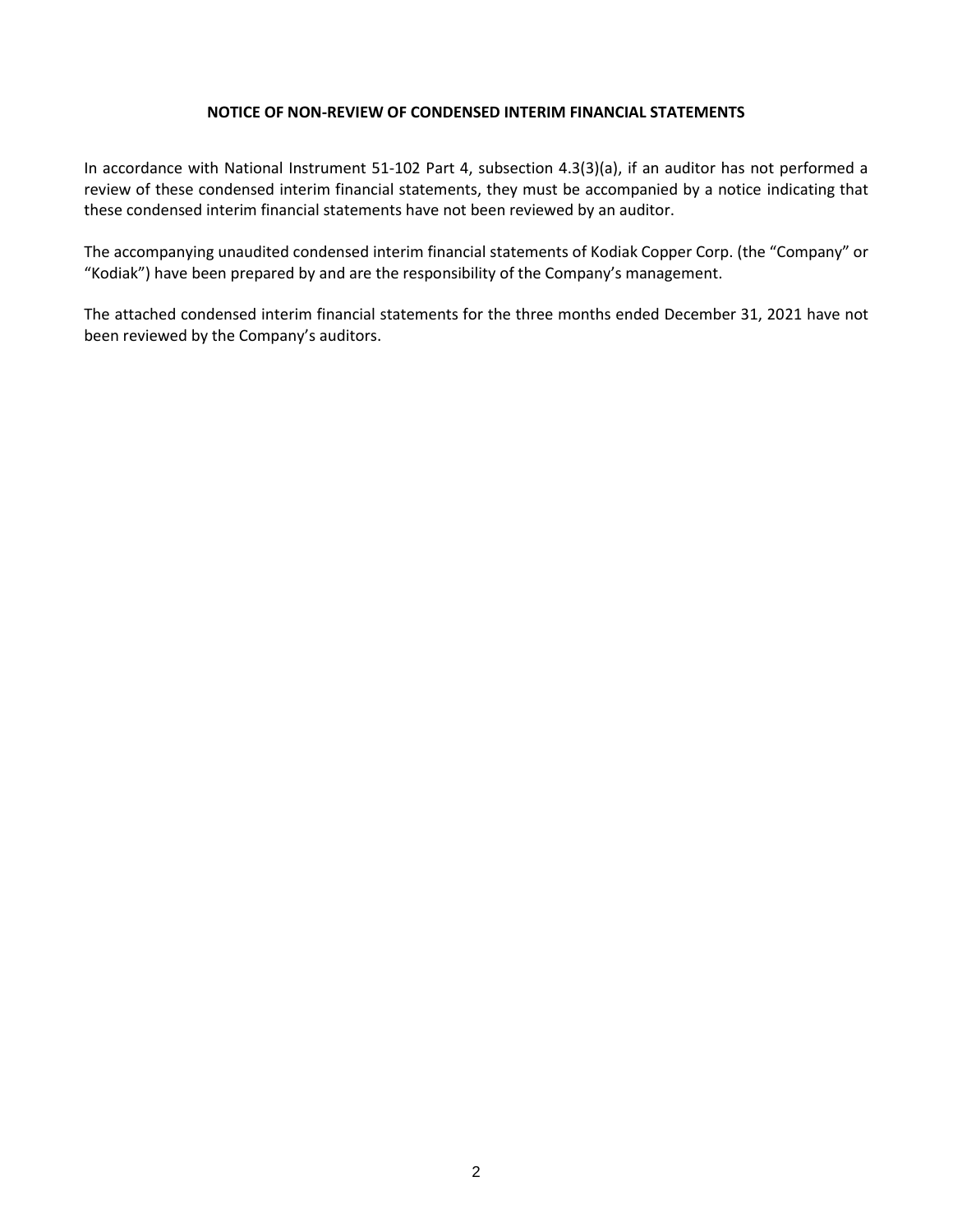Condensed Interim Consolidated Statements of Financial Position December 31, 2021 (Unaudited-Expressed in Canadian Dollars)

|                                                           | December 31,     | September 30,    |
|-----------------------------------------------------------|------------------|------------------|
|                                                           | 2021             | 2021             |
|                                                           |                  |                  |
| <b>Assets</b>                                             |                  |                  |
| <b>Current Assets:</b>                                    |                  |                  |
| Cash and cash equivalents (Note 10)                       | \$<br>8,840,669  | \$<br>11,765,345 |
| Amounts receivable (Note 10)                              | 95,969           | 127,441          |
| Advances and deposits (Note 10)                           | 96,271           | 59,210           |
| Marketable securities (Note 5c and 10)                    | 219,257          | 146,171          |
|                                                           | 9,252,166        | 12,098,167       |
| <b>Non-Current Assets:</b>                                |                  |                  |
| Equipment                                                 |                  | 450              |
| Reclamation bonds (Note 4)                                | 184,751          | 184,986          |
| Long term deposits                                        | 59,486           | 59,486           |
| Exploration and evaluation assets (Note 5)                | 11,885,440       | 10,046,620       |
| <b>Total Assets</b>                                       | \$<br>21,381,843 | \$<br>22,389,709 |
|                                                           |                  |                  |
| <b>Liabilities and Shareholders' Equity</b>               |                  |                  |
| <b>Current Liabilities:</b>                               |                  |                  |
| Accounts payable and accrued liabilities (Notes 6,7 & 10) | \$<br>587,921    | \$<br>1,440,636  |
| Flow through share premium liability (Note 9)             | 1,267,981        | 1,858,347        |
|                                                           | 1,855,902        | 3,298,983        |
|                                                           |                  |                  |
| Long term loan (Note 11)                                  | 40,000           | 40,000           |
| <b>Total Liabilities</b>                                  | 40,000           | 3,338,983        |
|                                                           |                  |                  |
| Shareholders' Equity:                                     |                  |                  |
| Share capital (Note 8)                                    | 67,568,927       | 67,296,953       |
| Reserves (Note 8)                                         | 7,484,391        | 7,445,602        |
| Accumulated other comprehensive income (loss)             | (368, 679)       | (441, 824)       |
| Deficit                                                   | (55,198,698)     | (55, 250, 005)   |
|                                                           | 19,485,941       | 19,050,726       |
| <b>Total Liabilities and Shareholders' Equity</b>         | \$<br>21,381,843 | \$<br>22,389,709 |

Approved on Behalf of the Board:

"*Steven Krause*" *"Chad Ulansky"*

Chad Ulansky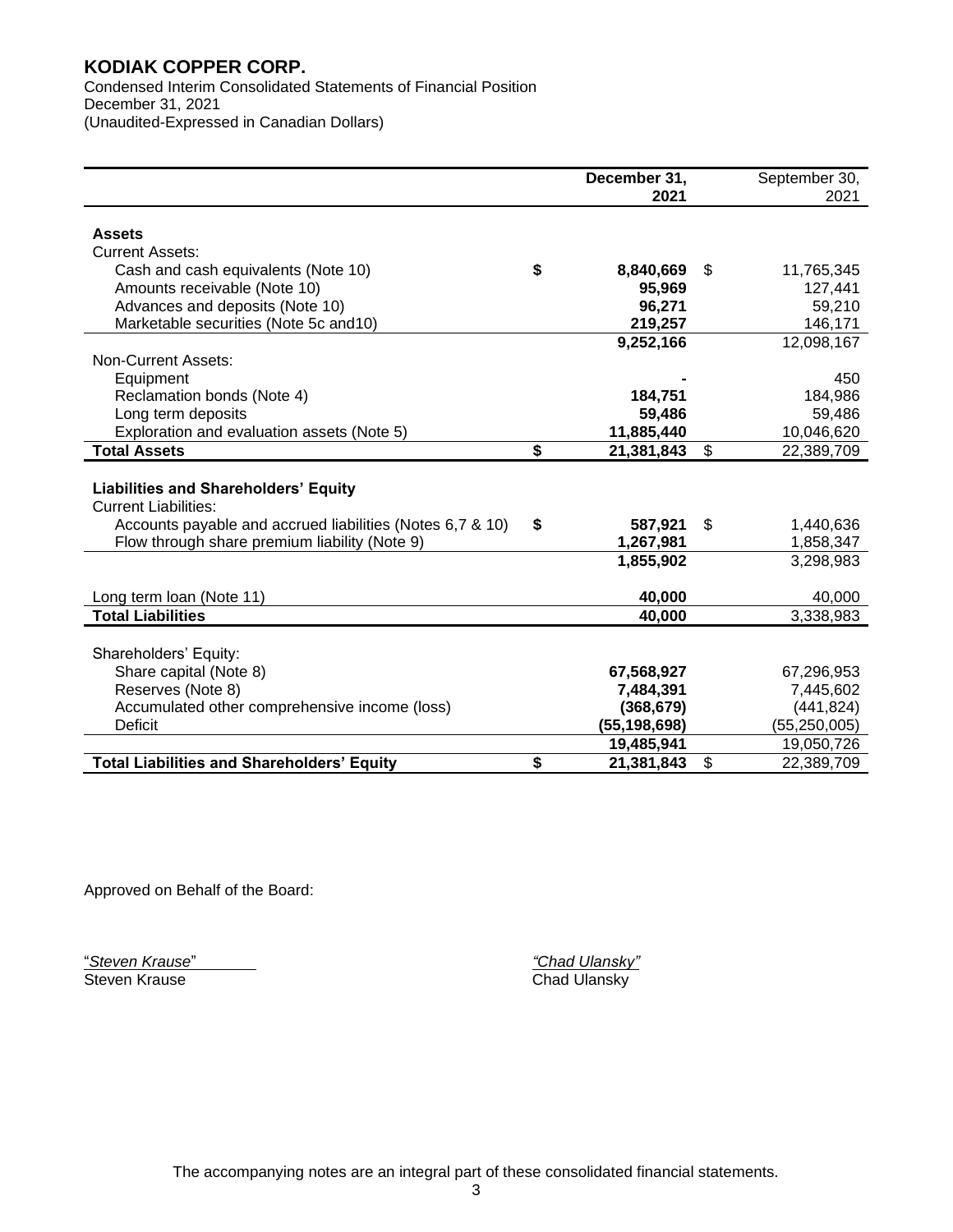Condensed Interim Consolidated Statements of Operations and Comprehensive Loss December 31, 2021 (Unaudited - Expressed in Canadian Dollars)

|                                                          |               | Three months ended December 31, |
|----------------------------------------------------------|---------------|---------------------------------|
|                                                          |               | 2020                            |
|                                                          | 2021          | (Restated                       |
|                                                          |               | Note 13)                        |
| <b>Expenses</b>                                          |               |                                 |
| Amortization                                             | \$<br>450     | \$<br>96                        |
| Consulting fees                                          | 47,693        | 45,565                          |
| Insurance                                                | 11,084        | 7,561                           |
| Management fees and wages (Note 7)                       | 109,367       | 86,483                          |
| Directors fees (Note 7)                                  | 26,735        |                                 |
| Payroll costs                                            | 15,364        | 12,192                          |
| Office and administration                                | 47,886        | 39,050                          |
| Professional fees                                        | 12,997        | 32,894                          |
| Rent                                                     | 28,122        | 10,509                          |
| Share-based compensation (Note 7 and 8(d))               | 58,385        | 32,227                          |
| Transfer agent and filing                                | 3,376         | 61,810                          |
| Travel, promotion and investor relations                 | 187,583       | 159,088                         |
| Impairment of exploration and evaluation assets (Note 5) | 8,835         | 1,291                           |
| Loss before other expense                                | (557, 877)    | (488, 766)                      |
| Other income                                             |               |                                 |
| Foreign currency gain (loss)                             | (104)         | 11,510                          |
| Interest                                                 | 18,922        | 26,743                          |
| Other income (Note 9)                                    | 590,366       | 223,622                         |
| Other income                                             | 609,184       | 261,875                         |
|                                                          |               |                                 |
| Income (loss) for the period                             | 51,307        | (226, 891)                      |
| Other comprehensive loss                                 |               |                                 |
| Foreign currency translation adjustment                  | 59            | 7,247                           |
| Unrealized gain on marketable securities (Note 5c)       | 73,086        | (81, 354)                       |
| <b>Comprehensive loss for the period</b>                 | \$<br>124,452 | (300, 998)<br>\$                |
| Loss per share - basic and diluted                       | \$<br>0.001   | \$<br>(0.005)                   |
|                                                          |               |                                 |
| Weighted average number of shares outstanding            | 49,254,805    | 43,981,697                      |

The accompanying notes are an integral part of these consolidated financial statements.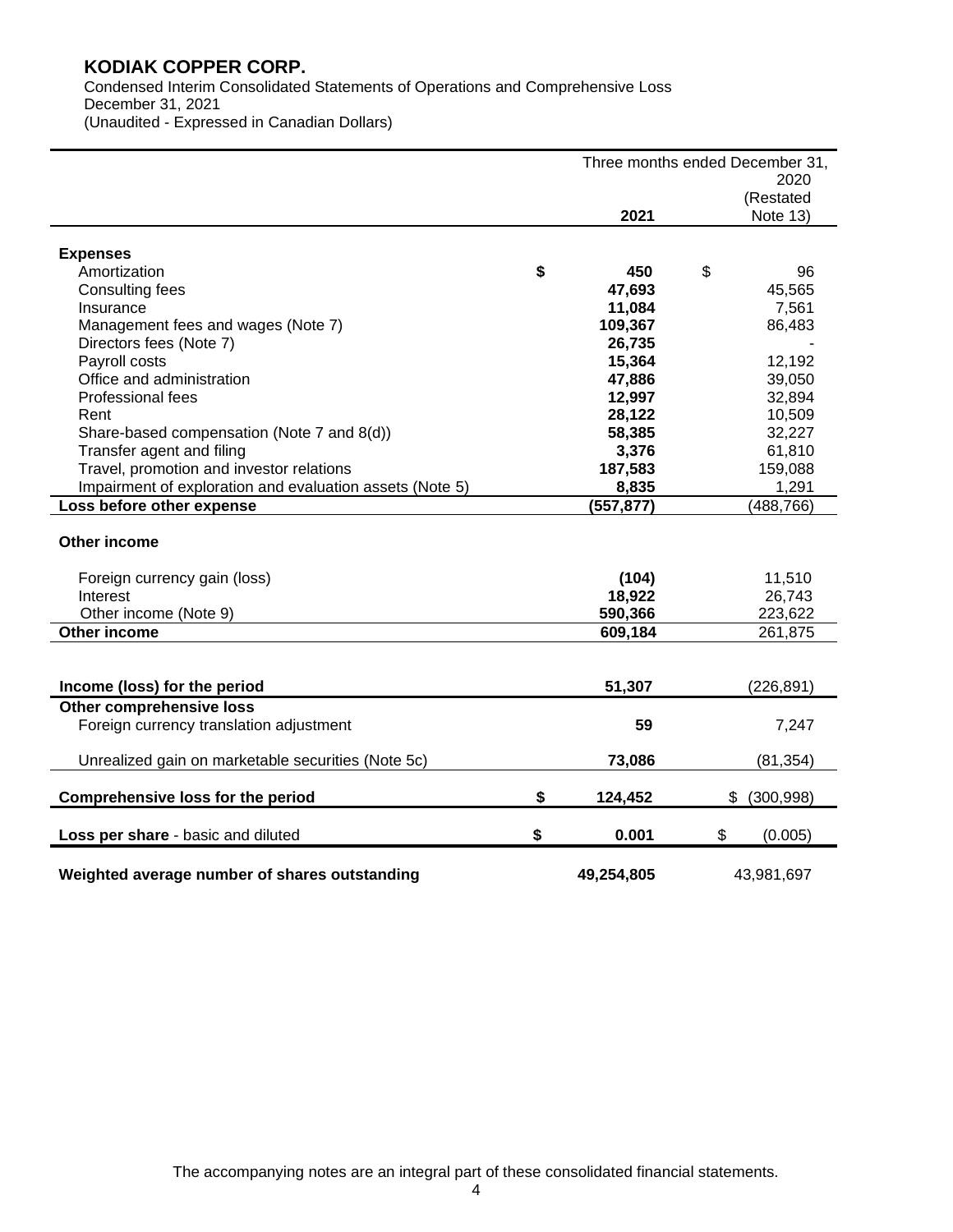Condensed Interim Consolidated Statements of Changes in Equity December 31, 2021 (Unaudited - Expressed in Canadian Dollars)

|                                         |              | <b>Share Capital</b> |                                     |                 |    |             |      |                     |      |              |
|-----------------------------------------|--------------|----------------------|-------------------------------------|-----------------|----|-------------|------|---------------------|------|--------------|
|                                         |              | Number of            |                                     |                 |    |             |      |                     |      |              |
|                                         | <b>Notes</b> | <b>Shares</b>        | <b>Amount</b>                       | <b>Reserves</b> |    | <b>AOCL</b> |      | <b>Deficit</b>      |      | Total        |
| Balance at September 30, 2020 (Restated |              |                      |                                     |                 |    |             |      |                     |      |              |
| - Note 13)                              |              | 39,166,738 \$        | 52,087,591 \$                       | 6,764,559       | S  | (123, 491)  | - S  | $(53, 440, 171)$ \$ |      | 5,288,489    |
| Net loss for the period                 |              |                      |                                     |                 |    |             |      | (226, 891)          |      | (226, 891)   |
| Shares issued in private placement      |              | 1,027,443            | 2,003,514                           |                 |    |             |      |                     |      | 2,003,514    |
| Flow through shares issued in private   |              |                      |                                     |                 |    |             |      |                     |      |              |
| placement                               |              | 3,739,316            | 10,673,965                          |                 |    |             |      |                     |      | 10,673,965   |
| Flow through shares premium             |              |                      | (3,382,299)                         |                 |    |             |      |                     |      | (3,382,299)  |
| Share issue costs                       |              |                      | (18, 875)                           |                 |    |             |      |                     |      | (18, 875)    |
| Warrants exercised                      |              | 920,183              | 797,488                             |                 |    |             |      |                     |      | 797,488      |
| Options exercised                       |              | 30,000               | 33,691                              | (14,691)        |    |             |      |                     |      | 19,000       |
| Share-based compensation                |              |                      |                                     | 32,227          |    |             |      |                     |      | 32,227       |
| Fair Value adjustment on marketable     |              |                      |                                     |                 |    |             |      |                     |      |              |
| securities                              |              |                      |                                     |                 |    | (81, 354)   |      |                     |      | (81, 354)    |
| Foreign currency translation adjustment |              |                      |                                     |                 |    | (11,706)    |      |                     |      | (11, 706)    |
| Balance at December 31, 2020 (Restated  |              |                      |                                     |                 |    |             |      |                     |      |              |
| – Note 13)                              |              | 44,883,680           | $$62,195,075$ \$                    | 6,782,095       | \$ | (216, 551)  | S    | $(53,667,061)$ \$   |      | 15,093,558   |
|                                         |              | <b>Number of</b>     |                                     |                 |    |             |      |                     |      |              |
|                                         | <b>Notes</b> | <b>Shares</b>        | Amount                              | <b>Reserves</b> |    | <b>AOCL</b> |      | <b>Deficit</b>      |      | <b>Total</b> |
| <b>Balance at September 30, 2021</b>    |              | 49,105,088           | \$<br>67,296,953 \$                 | 7,445,602       | S  | (441, 824)  |      | $(55, 250, 005)$ \$ |      | 19,050,726   |
| Net gain (loss) for the period          |              |                      |                                     |                 |    |             |      | 51,307              |      | 51,307       |
| Share based compensation                |              |                      |                                     | 58,384          |    |             |      |                     |      | 58,384       |
| Warrants exercised                      |              | 309,133              | 231,849                             |                 |    |             |      |                     |      | 231,849      |
| Broker warrants exercised               |              | 10,573               | 9,759                               | (1,830)         |    |             |      |                     |      | 7,929        |
| Options exercised                       |              | 18,000               | 30,366                              | (17,765)        |    |             |      |                     |      | 12,601       |
| Foreign currency translation adjustment |              |                      |                                     |                 |    | 59          |      |                     |      | 59           |
| Fair value adjustment on marketable     |              |                      |                                     |                 |    |             |      |                     |      |              |
| securities                              |              |                      |                                     |                 |    | 73,086      |      |                     |      | 73,086       |
| Balance at December 31, 2021            |              |                      | 49,442,794 \$67,568,927 \$7,484,391 |                 | S  | (368, 679)  | - 56 | (55, 198, 698)      | - \$ | 19,485,941   |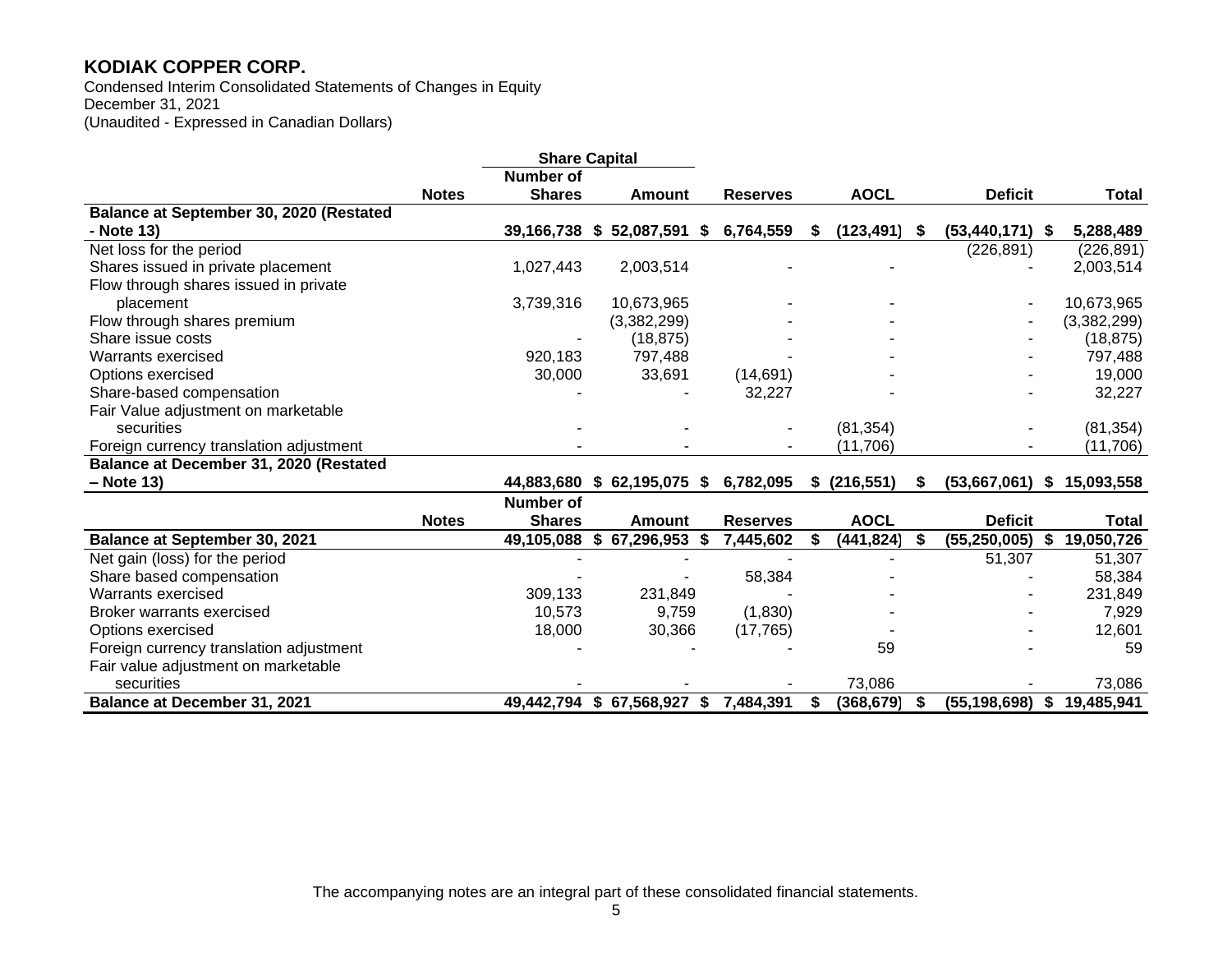Condensed Interim Consolidated Statements of Cash Flows December 31, 2021 (Unaudited - Expressed in Canadian Dollars)

|                                                       |              |                     | <b>Three Months</b> |
|-------------------------------------------------------|--------------|---------------------|---------------------|
|                                                       |              | <b>Three Months</b> | Ended               |
|                                                       |              | Ended               | December 31,        |
| Cash provided by / (used in):                         |              | December 31,        | 2020 (Restated      |
|                                                       | <b>Notes</b> | 2021                | Note $13)$          |
|                                                       |              |                     |                     |
| <b>Operating Activities:</b>                          |              |                     |                     |
| Gain (loss) for the period                            |              | \$<br>51,307        | \$<br>(226, 891)    |
| Items not affecting cash:                             |              |                     |                     |
| Amortization                                          |              | 450                 | 96                  |
| Other income                                          |              | (590, 366)          | (223, 622)          |
| Share-based compensation                              |              | 58,385              | 32,227              |
| Impairment of exploration and evaluation assets       |              | 8,835               | 1,291               |
| Net changes in non-cash working capital items:        |              |                     |                     |
| Amounts receivable                                    |              | 31,472              | 24,972              |
| Advances and deposits                                 |              | (37,061)            | (1, 355)            |
| Accounts payable and accrued liabilities              |              | (310, 699)          | (431, 307)          |
|                                                       |              | (787, 677)          | (824, 589)          |
|                                                       |              |                     |                     |
| <b>Investing Activities:</b>                          |              |                     |                     |
| <b>Reclamation bonds</b>                              |              | 235                 | 32,546              |
| Exploration and evaluation assets                     |              | (2,389,671)         | (856, 645)          |
|                                                       |              | (2,389,436)         | (824,099)           |
|                                                       |              |                     |                     |
| <b>Financing Activities:</b>                          |              |                     |                     |
| Shares issued for cash, net of \$Nil (2020 -\$25,774) |              |                     |                     |
| share issuance costs                                  |              |                     | 12,651,736          |
| Warrants exercised                                    |              | 239,778             | 797,488             |
| Options exercised                                     |              | 12,600              | 19,000              |
|                                                       |              | 252,378             | 13,468,224          |
|                                                       |              |                     |                     |
| Effect of exchange rate changes on cash and cash      |              |                     |                     |
| equivalents                                           |              | 59                  | (11,706)            |
|                                                       |              |                     |                     |
| Change in cash and cash equivalents for the period    |              | \$<br>(2,924,676)   | \$<br>11,807,830    |
| Cash and cash equivalents, beginning of the period    |              | \$<br>11,765,345    | \$<br>2,572,178     |
| Cash and cash equivalents, end of the period          |              | \$<br>8,840,669     | \$<br>14,380,008    |
|                                                       |              |                     |                     |
|                                                       |              |                     |                     |
| <b>Supplemental Information:</b>                      |              |                     |                     |
| Non-cash investing and financing activities:          |              |                     |                     |
| Fair value transfer of options and warrants exercised |              | \$<br>19,595        | \$<br>14,692        |
| Change in mineral property costs included in accounts |              |                     |                     |
| payable                                               |              | \$<br>(542, 016)    | \$<br>(141, 297)    |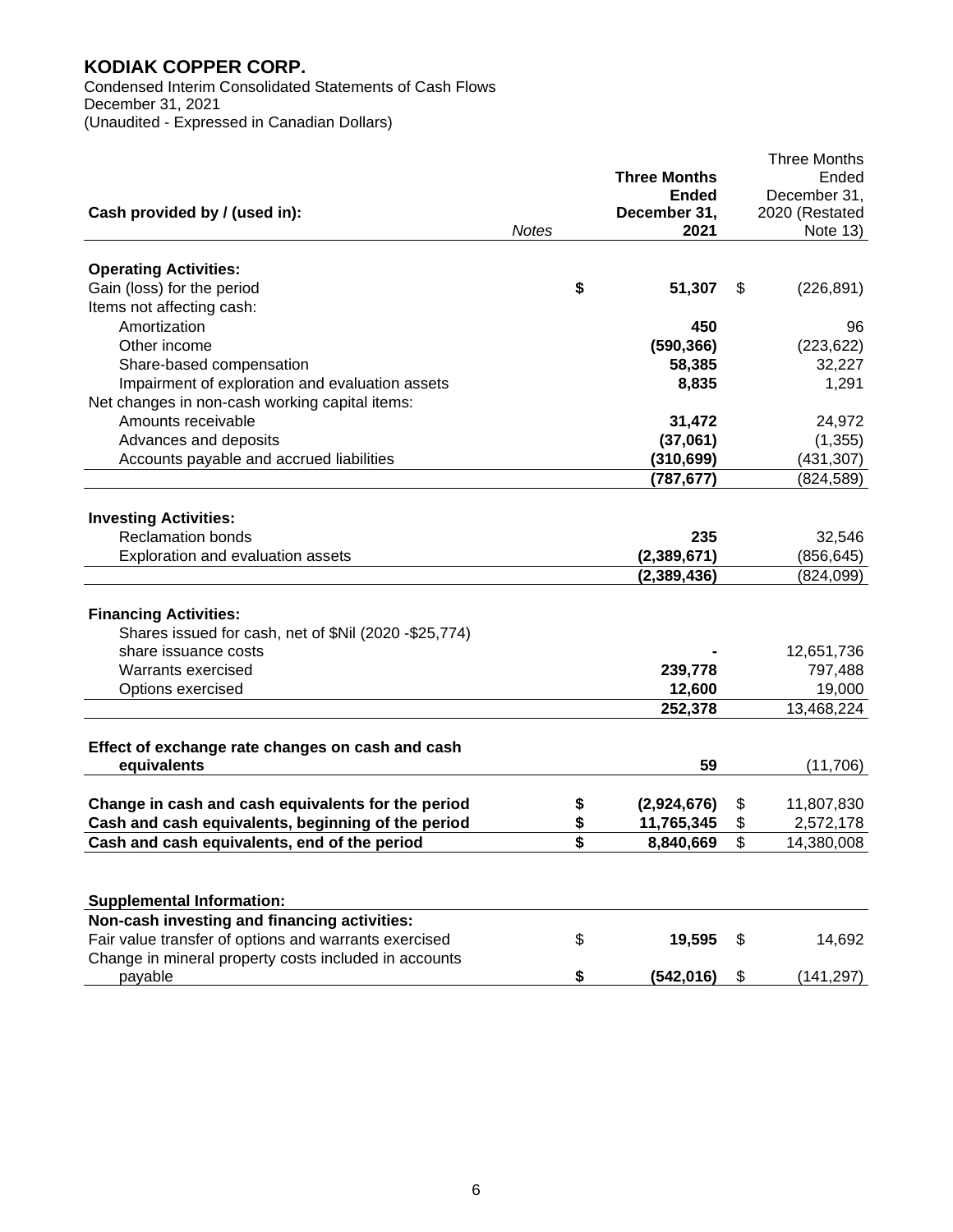#### **1. NATURE OF OPERATIONS AND ABILITY TO CONTINUE AS A GOING CONCERN**

 Kodiak Copper Corp. ("Kodiak" or the "Company") was incorporated under the laws of the Province of British Columbia on January 12, 1987. The Company's common shares are trading as a mining issuer on Tier 2 of the TSX Venture Exchange under the trading symbol KDK.

 The Company's activities consist of the exploration and development of base and precious metals throughout North America. The head office and principal address of the Company are located at 1020 – 800 West Pender Street, Vancouver, BC V6C 2V6.

 As the Company is in the exploration stage, the recoverability of amounts shown for exploration and evaluation assets and the Company's ability to continue as a going concern is dependent upon the discovery of economically recoverable reserves, continuation of the Company's interest in the underlying resource claims, the ability of the Company to obtain necessary financing to complete their development and upon future profitable production or proceeds from the disposition thereof. The amounts shown as exploration and evaluation assets represent net costs to date, less amounts amortized and/or written-off, and do not necessarily represent present or future values.

 The Company realized income of \$51,307 during the three months ended December 31, 2021 and, as of that date, the accumulated deficit was \$55,198,698. The Company expects to incur future losses in the development of its business. While these condensed interim consolidated financial statements have been prepared with the assumption that the Company will be able to meet its obligations and continue its operations for its next fiscal year, the aforementioned conditions indicate the existence of material uncertainty which may cast significant doubt on the Company's ability to continue as a going concern. Realization values may be substantially different from carrying values as shown and these consolidated financial statements do not give effect to adjustments that would be necessary if the Company were not to continue as a going concern.

The novel coronavirus ("COVID-19") has caused many countries to implement measures to reduce the spread of the virus. On March 18, 2020, the Province of B.C. issued a provincial state of emergency decree that limited activities within the province, and required most people to work from their homes. The effect and duration of COVID-19 and government responses to it are unknown. Consequently, management anticipates, but cannot predict the effect of unknown adverse changes to its future business plans, financial position, cash flows, and results of operations.

#### *Statement of Compliance*

 These condensed interim consolidated financial statements for the three months ended December 31, 2021 were prepared in accordance with International Financial Reporting Standards ("IFRS") issued by the International Accounting Standards Board ("IASB") and Interpretations of the International Financial Reporting Interpretations ("IFRIC") in effect at December 31, 2021. The Company has elected to present the statements of operations and comprehensive loss in a single statement. The condensed interim consolidated financial statements of the Company for the three months ended December 31, 2021(including comparatives) have been prepared by management, reviewed by the Audit Committee and approved and authorized for issue by the Board of Directors on February 24, 2022.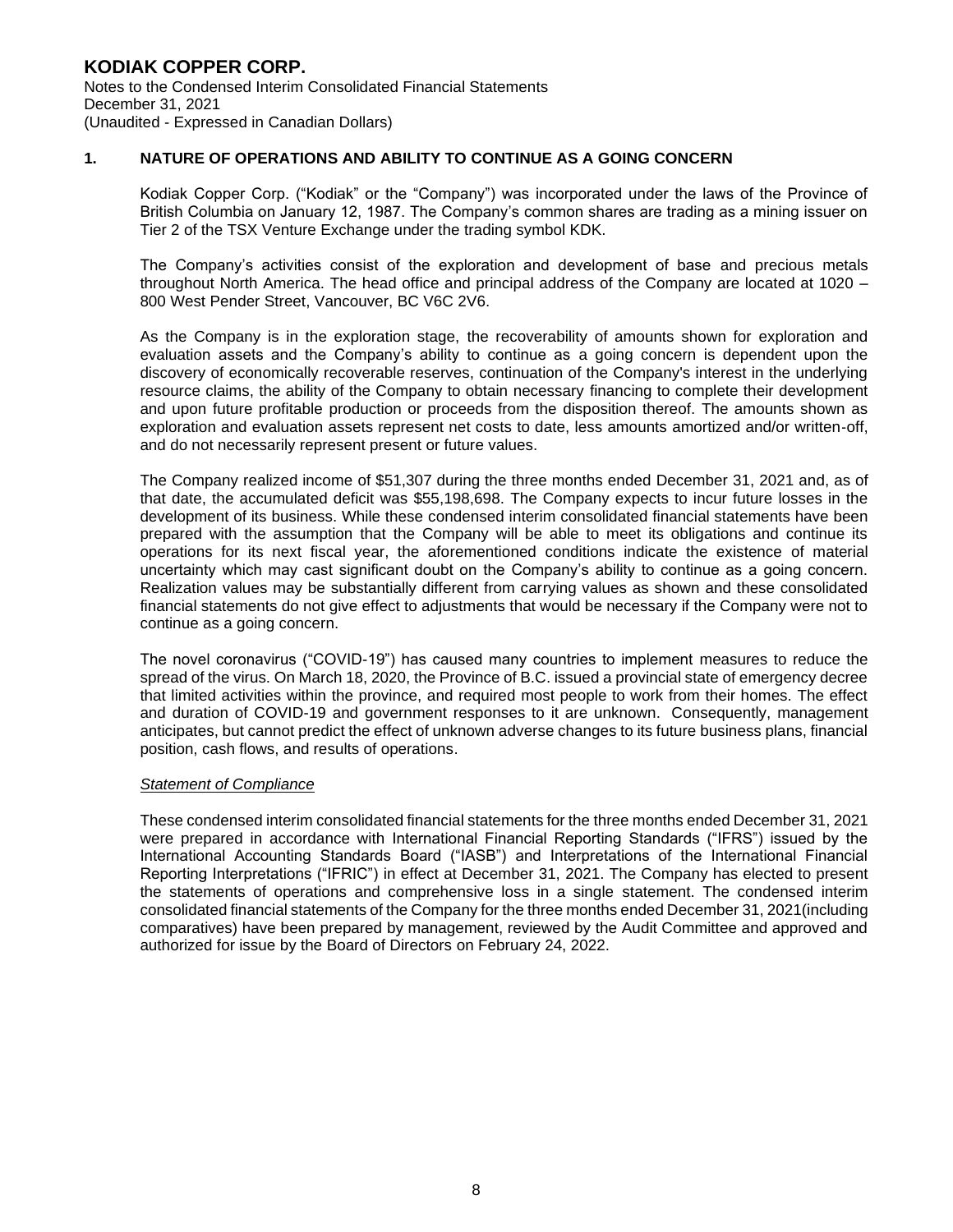#### **2. BASIS OF PREPARATION**

#### *Critical judgments in applying accounting policies*

 The preparation of these condensed interim consolidated financial statements requires management to make certain estimates, judgments and assumptions that affect the reported amounts of assets and liabilities at the date of the condensed interim consolidated financial statements and reported amounts of expenses during the year. Actual results could differ from these estimates.

 These condensed interim consolidated financial statements include estimates which, by their nature, are uncertain. The impacts of such estimates are pervasive throughout the consolidated financial statements and may require accounting adjustments based on future occurrences. Revisions to accounting estimates are recognized in the period in which the estimate is revised and future periods if the revision affects both current and future periods. These estimates are based on historical experience, current and future economic conditions and other factors, including expectations of future events that are believed to be reasonable under the circumstances.

#### **3. SIGNIFICANT ACCOUNTING POLICIES**

#### *New standards, interpretations and amendments adopted by the Company*

The accounting policies applied in the preparation of these condensed interim financial statements are consistent with those applied and disclosed in the Company's audited financial statements for the years ended September 30, 2021 and 2020.

#### **4. RECLAMATION BONDS**

|            |   | December 31, | September 30, |         |
|------------|---|--------------|---------------|---------|
|            |   | 2021         |               | 2021    |
| <b>MPD</b> | Ψ | 97,500       | S             | 97,500  |
| Mohave     |   | 47.251       |               | 47,486  |
| Kahuna     |   | 40.000       |               | 40,000  |
|            |   | 184,751      | ጥ<br>Œ        | 184,986 |

 The MPD portion of the reclamation bonds is a \$50,000 security deposit paid to the Ministry of Energy, Mines and Low Carbon Innovation of British Columbia. The security deposit was paid as a part of the permit application. In January of 2021 the security deposit was increased by an additional \$47,500.

 The Mohave portion of the reclamation bonds is a cost estimate to be paid by the Company to the Bureau of Land Management Kingman Field Office in the state of Arizona, USA. This cost estimate of (US\$37,270 -\$47,251 - 2021), (US\$37,270 - \$47,452 – 2020) is for the Company to meet its anticipated reclamation requirements.

The reclamation Letter of Credit relates to the Kahuna resource property, in the territory of Nunavut, and is recorded in reclamation bonds. A \$40,000 "Letter of Credit" was arranged with BMO on August 29, 2017 and amended on October 4, 2017. This letter is held by the financial institution as security for possible reclamation obligations pursuant to Land Use License KVL315B01, issued by the Kivalliq Inuit Association and authorizes surface exploration activities on Inuit Owned Land parcel CI-15. The Letter of Credit is a certificate which is extended automatically from year to year, and available to the Kivalliq Inuit Association upon written demand.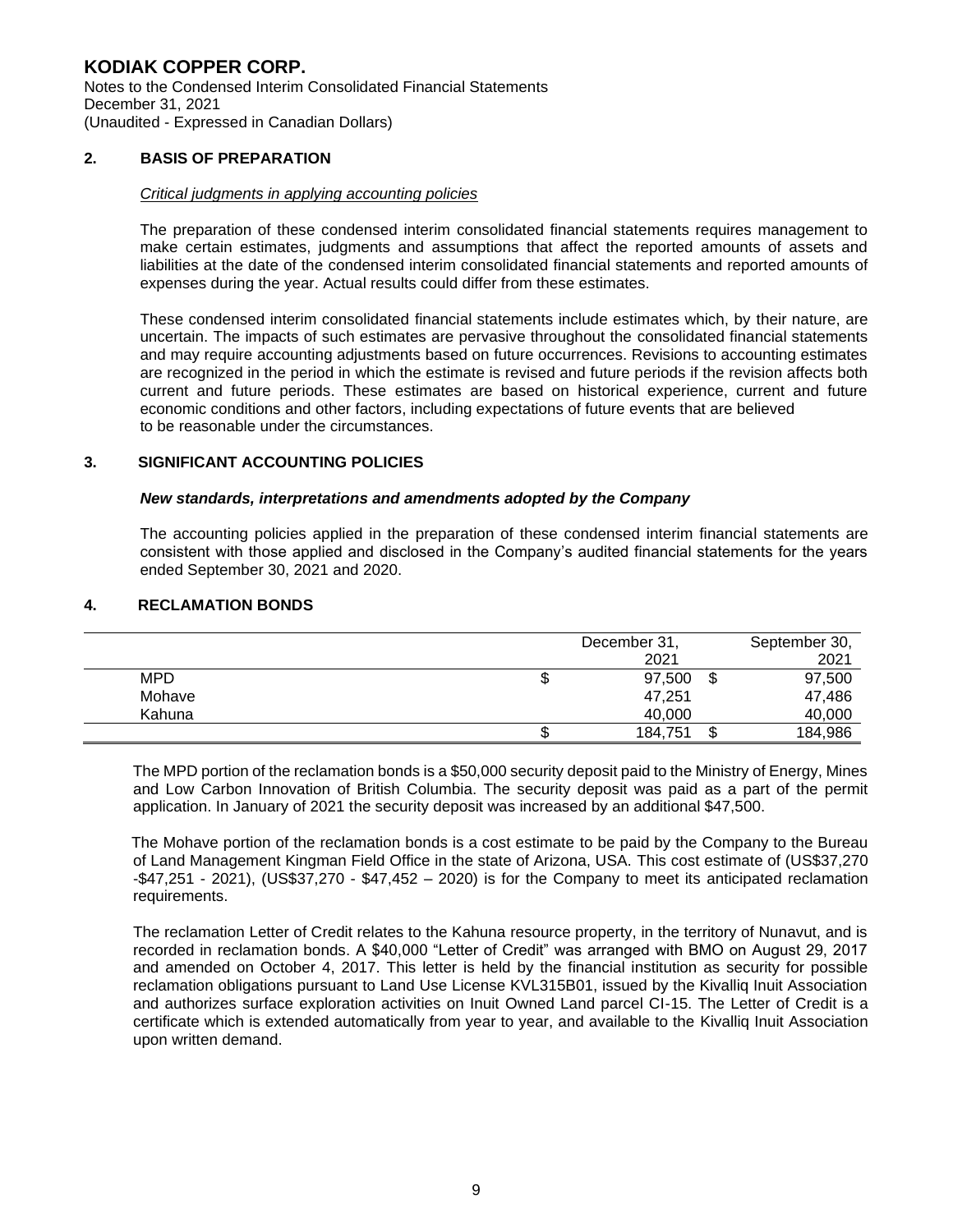Notes to the Condensed Interim Consolidated Financial Statements December 31, 2021 (Unaudited - Expressed in Canadian Dollars)

#### **5. EXPLORATION AND EVALUATION ASSETS**

Summary of the mineral projects' costs by project for the three months ended December 31, 2021:

|                                                                                                               | <b>Notes</b>   | <b>Trapper</b><br>(BC,<br>Canada) | Kahuna<br>(NU,<br>Canada) |    | <b>MPD</b><br>(BC,<br>Canada) | <b>Mohave</b><br>(AZ. USA) |     | <b>Total</b> |
|---------------------------------------------------------------------------------------------------------------|----------------|-----------------------------------|---------------------------|----|-------------------------------|----------------------------|-----|--------------|
| <b>Acquisition costs:</b>                                                                                     |                |                                   |                           |    |                               |                            |     |              |
| Beg balance, September 30, 2021<br>Additions /(deductions) during the<br>period:                              | \$             |                                   | \$                        | \$ | 1,967,720 \$                  | 214,078 \$                 |     | 2,181,798    |
| Claim fees                                                                                                    |                |                                   |                           |    | 1,005                         |                            |     | 1,005        |
| Impairment of acquisition costs                                                                               |                |                                   |                           |    |                               |                            |     |              |
| Acquisition costs, December 31,                                                                               |                |                                   |                           |    |                               |                            |     |              |
| 2021                                                                                                          | \$             |                                   | \$                        | \$ | 1,968,725                     | \$<br>214,078              | \$  | 2,182,803    |
| <b>Exploration costs:</b><br>Beg balance, September 30, 2021<br>Additions /(deductions) during the<br>period: | \$             |                                   | \$                        | \$ | 7,798,256 \$                  | 66,566 \$                  |     | 7,864,822    |
| Geological staff & consulting                                                                                 | $\overline{7}$ |                                   | 3,368                     |    | 592,981                       | 1,198                      |     | 597,547      |
| Drilling & support                                                                                            |                |                                   |                           |    | 827,356                       |                            |     | 827,356      |
| Aircraft charter                                                                                              |                |                                   | 1,467                     |    |                               |                            |     | 1,467        |
| Assays                                                                                                        |                |                                   |                           |    | 155.513                       |                            |     | 155,513      |
| <b>Exploration support</b>                                                                                    |                |                                   | 4.000                     |    | 133,111                       | 6.270                      |     | 143.381      |
| Fuel                                                                                                          |                |                                   |                           |    | 6,033                         |                            |     | 6,033        |
| Travel                                                                                                        |                |                                   |                           |    | 115,953                       |                            |     | 115,953      |
| Foreign exchange movements                                                                                    |                |                                   |                           |    |                               | (600)                      |     | (600)        |
| Impairment of exploration costs                                                                               |                |                                   | (8, 835)                  |    |                               |                            |     | (8, 835)     |
| <b>Exploration costs, December 31,</b>                                                                        |                |                                   |                           |    |                               |                            |     |              |
| 2021                                                                                                          | \$             |                                   |                           | S  | 9,629,203                     | \$<br>73,434               | -\$ | 9,702,637    |
| Balance, December 31, 2021                                                                                    | \$             |                                   | \$<br>۰                   |    | $$11,597,928$ \$              | 287,512 \$                 |     | 11,885,440   |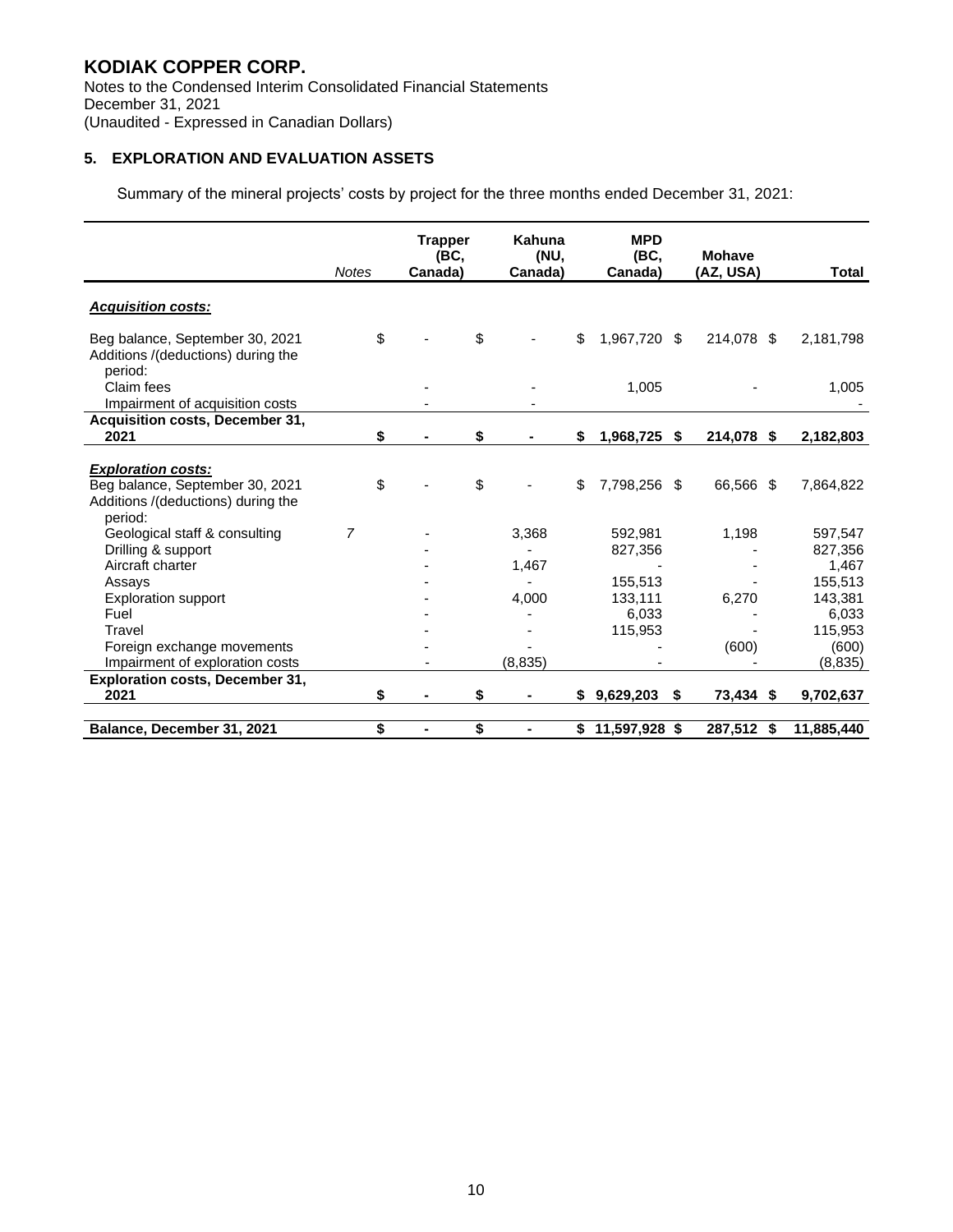Notes to the Condensed Interim Consolidated Financial Statements December 31, 2021 (Unaudited - Expressed in Canadian Dollars)

#### **5. EXPLORATION AND EVALUATION ASSETS** (continued)

Summary of the mineral projects' costs by project for the year ended September 30, 2021:

|                                                                | <b>Trapper</b> | (BC, | Kahuna<br>(NU, |    | <b>MPD</b><br>(BC, |     | <b>Mohave</b> |      |              |
|----------------------------------------------------------------|----------------|------|----------------|----|--------------------|-----|---------------|------|--------------|
|                                                                | Canada)        |      | Canada)        |    | Canada)            |     | (AZ, USA)     |      | <b>Total</b> |
| <b>Acquisition costs:</b>                                      |                |      |                |    |                    |     |               |      |              |
| \$<br>Balance, September 30, 2020<br>Additions during the year |                | \$   |                | \$ | 390,574 \$         |     | 186,700 \$    |      | 577,274      |
| Claim fees                                                     |                |      |                |    | 146                |     | 27,378        |      | 27,524       |
| Axe property acquisition (shares)                              |                |      |                |    | 1,577,000          |     |               |      | 1,577,000    |
| Balance, September 30, 2021<br>\$                              |                | \$   |                | S. | 1,967,720          | -\$ | 214,078       | - \$ | 2,181,798    |
| <b>Exploration costs:</b><br>\$<br>Balance, September 30, 2020 |                | \$   |                | \$ | 2,243,182 \$       |     | 60,126 \$     |      | 2,303,308    |
| Additions /(deductions) during the<br>year:                    |                |      |                |    |                    |     |               |      |              |
| Geological staff & consulting                                  | 432            |      | 17,241         |    | 1.843.161          |     | 8,922         |      | 1,869,756    |
| Drilling & support                                             |                |      |                |    | 2,612,883          |     |               |      | 2,612,883    |
| Assays                                                         |                |      |                |    | 275,461            |     |               |      | 275,461      |
| <b>Exploration support</b>                                     |                |      | 4,100          |    | 492.576            |     | 1.565         |      | 498,241      |
| Fuel                                                           |                |      | 8,000          |    | 10,005             |     |               |      | 18,005       |
| Travel                                                         |                |      |                |    | 320,988            |     |               |      | 320,988      |
| Foreign exchange movements                                     |                |      |                |    |                    |     | (4,047)       |      | (4,047)      |
| Impairment of exploration costs                                | (432)          |      | (29, 341)      |    |                    |     |               |      | (29, 773)    |
| <b>Exploration costs, September 30,</b><br>2021<br>\$          | $\blacksquare$ | \$   |                | \$ | 7,798,256          | \$  | 66,566 \$     |      | 7,864,822    |
| \$<br>Balance, September 30, 2021                              | $\blacksquare$ | \$   |                |    | \$9,765,976        | \$  | 280,644       | -\$  | 10,046,620   |

#### **a. Man, Prime and Dillard Property (MPD)**

 On November 29, 2018, the Company entered into a purchase agreement to acquire 100% ownership of the Man, Prime and Dillard properties, the "MPD Project" in south-central British Columbia.

 The Company paid \$100,000 in cash and issued 360,000 shares with a fair value of \$162,000. A further \$100,000 was paid in March 2019. The agreement is subject to a 1.25% to 2% net smelter return royalty, which is payable on three mineral claims.

 A mineral exploration permit was obtained for the MPD property. In connection with the permit a refundable \$50,000 security deposit was posted with the British Columbia Minister of Finance. An additional \$47,500 was posted in January 2021 (see Note 4).

As part of the MPD permit, the Company agreed to assume the clean up obligation of a previous operator, as well as its own obligations related to current exploration. As a result, the amount of \$100,000 has been recorded in Exploration and Evaluation assets, Geological consulting, and the liability is recorded in Accounts Payable and Accrued Liabilities.

On April 19, 2021 the Company announced that it had entered into a purchase agreement to acquire a 100% interest in the Axe Copper-Gold Property from Orogen Royalties ("Orogen"). The property is contiguous with the Company's MPD property.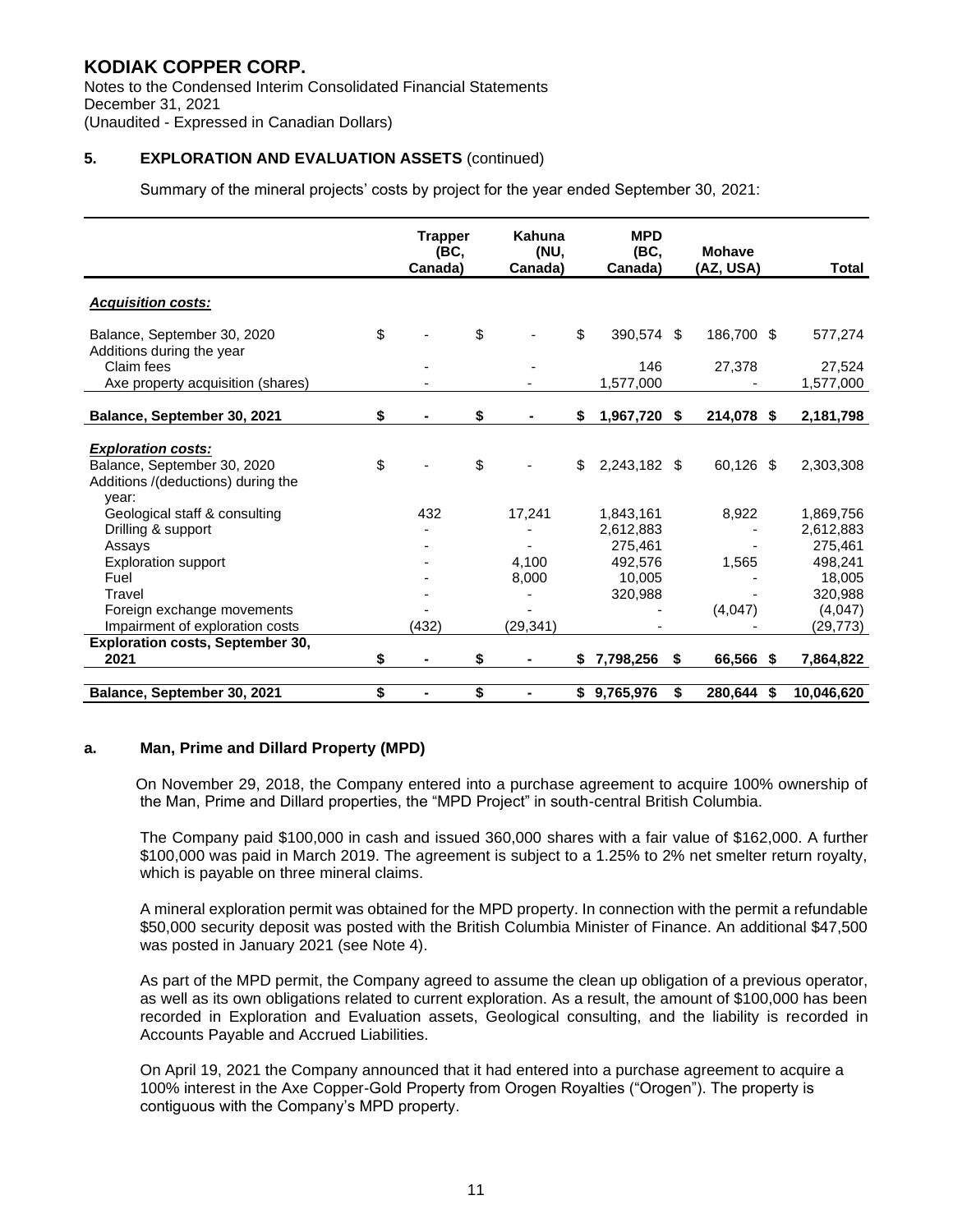Notes to the Condensed Interim Consolidated Financial Statements December 31, 2021 (Unaudited - Expressed in Canadian Dollars)

#### **5. EXPLORATION AND EVALUATION ASSETS** (continued)

As consideration for the property, the Company will provide the following:

- 950,000 Kodiak shares upon closing of the transaction; (issued Note 8)
- A 2% net smelter returns royalty on the Axe property of which 0.5% may be purchased by Kodiak for \$2,000,000 at any time;
- A cash payment will be made to Orogen in the amount equal to the value of 75,000 Orogen shares up to a maximum of \$50,000 upon the completion of 5,000 metres of drilling on the Axe Property;
- A cash payment will be made to Orogen in the amount equal to the value of 200,000 Orogen shares up to a maximum of \$150,000 upon the announcement of a measured or indicated mineral resource estimate of at least 500,000,000 tonnes at a grade of at least 0.40% copper equivalent on the Axe property; and
- A cash payment will be made to Orogen in the amount equal to the value of 250,000 Orogen shares up to a maximum of \$200,000 upon the completion of a feasibility study on the Axe Property.

Contingent payments related to performance milestones were not included in the purchase price as per the Company's Policy (Note 3p of the September 30, 2021 year end financial statements).

#### **b. Mohave Property**

 On March 4, 2019, the Company announced that it had entered into a letter of intent to acquire 100% of the Mohave copper-molybdenum-silver porphyry ("Mohave") option agreement in Mohave County, Arizona, USA, from Bluestone Resources Inc. ("Bluestone").

 In relation to the acquisition, the Company paid \$50,000 in cash and issued 232,558 common shares at a fair value of \$100,000 upon closing of the transaction, which occurred on May 22, 2019. The Company has committed to issue 100,000 shares upon the public disclosure of a 43-101 resource of the project, 100,000 shares upon the public disclosure of a preliminary economic analysis for the project, 100,000 shares upon the public disclosure of a pre-feasibility or more advanced study for the project, and a 0.5% NSR royalty on the Mohave claims and on a 2km area of interest around the Mohave claims.

 In addition to the above commitments to Bluestone Resources Inc., the Company is committed to pay US\$ \$1,000,000 to the original optionor of the Mohave property no later than 30 days after the Company announces a production decision or has secured financing to implement such a decision.

 In addition to the 0.5% NSR royalty to Bluestone, the Mohave property is subject to a 3.5% NSR royalty to the original optionor of which 1% can be bought back for US \$1,000,000.

The breakdown of the transaction is below:

| <b>Assets acquired:</b>                     |         |
|---------------------------------------------|---------|
| Acquisition costs                           | 115,158 |
| Exploration and evaluation assets           | 34,842  |
|                                             | 150,000 |
| <b>Consideration:</b>                       |         |
| Cash                                        | 50,000  |
| Shares issued and measured at issuance date | 100,000 |
|                                             | 150,000 |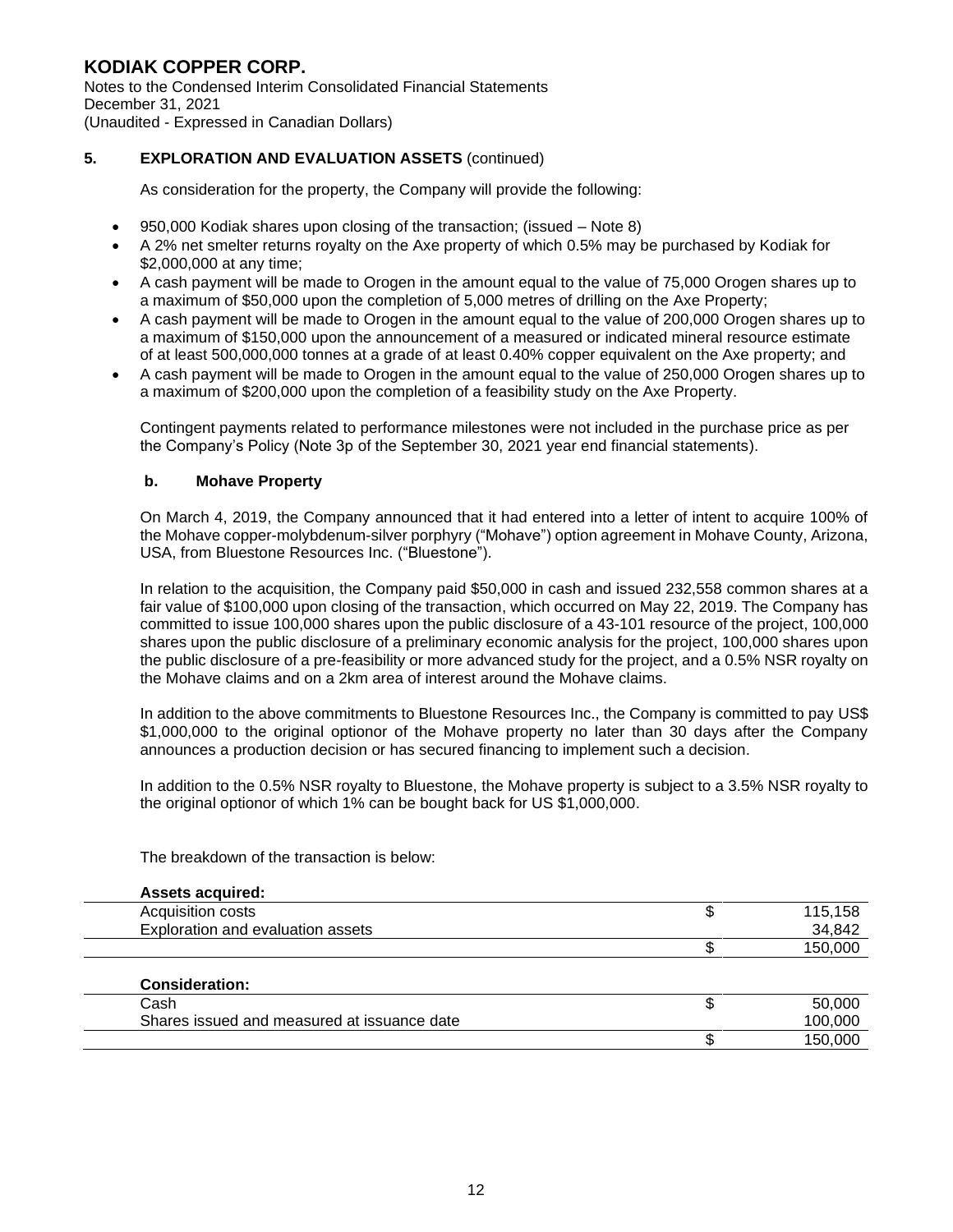**KODIAK COPPER CORP.**  Notes to the Condensed Interim Consolidated Financial Statements December 31, 2021 (Unaudited - Expressed in Canadian Dollars)

#### **5. EXPLORATION AND EVALUATION ASSETS** (continued)

#### **c. Trapper Property**

 By agreement dated November 29, 2010 the Company entered into an option agreement (the "Option"), with Constantine Metal Resources Ltd. ("CMR") to acquire a 70% interest in CMR's Trapper Gold Project in British Columbia, Canada. On June 28, 2013, the Option was terminated and, upon termination, CMR assigned its underlying agreement with the property owner for the Trapper property to the Company, resulting in the Company owning 100% of the property.

 CMR has retained the right to participate in any future financing of the Company of up to 5% of the proposed issuance of shares, provided CMR has ownership of at least 5% of the outstanding issued shares of Kodiak (formerly Dunnedin) at the time of financing.

 The project is subject to a 2.5% net smelter return royalty ("NSR") to the property vendor and a 0.5% NSR to CMR. The Company has the option to purchase 1% of the NSR from the property vendor for \$500,000 and, if it exercises this option, CMR has a right to acquire an additional 0.5% NSR against payment of \$250,000.

 During the year ended September 30, 2020, the Company entered into an agreement with Brixton Metals Corporation ("Brixton") to dispose of its 100% interest in the Trapper property for net consideration of \$918,119, to be satisfied by an initial payment of \$100,000 in cash and 2,324,393 Brixton shares. The shares were recorded at the closing price of \$0.365 per share on the date of receipt of the shares (September 8, 2020). Subsequent to year end, the Company released the \$30,284 Trapper bond to Brixton. See table below for a summary of the transaction.

| <b>Trapper Property Sale</b>            |               |
|-----------------------------------------|---------------|
| Cash                                    | 100,000<br>æ. |
| Fair value of Brixton shares on Sept 8  | 848,403       |
| Less: reclamation bond                  | (30, 284)     |
| Net consideration received              | 918,119       |
| Carrying value of Trapper Property      |               |
| <b>Gain on Sale of Trapper Property</b> | 918.119       |

 The common shares received are subject to a four month hold period pursuant to applicable securities laws. The transaction was approved by the TSX-Venture Exchange. The right of Company to acquire the NSR as described in Note 5c, has been released and discharged pursuant to an agreement dated August 19, 2020. At December 31, 2021, the Company held 1,124,393 Brixton shares and the price was \$0.195, resulting in a fair value adjustment on the Brixton marketable securities of \$73,086 recorded to other comprehensive income (loss).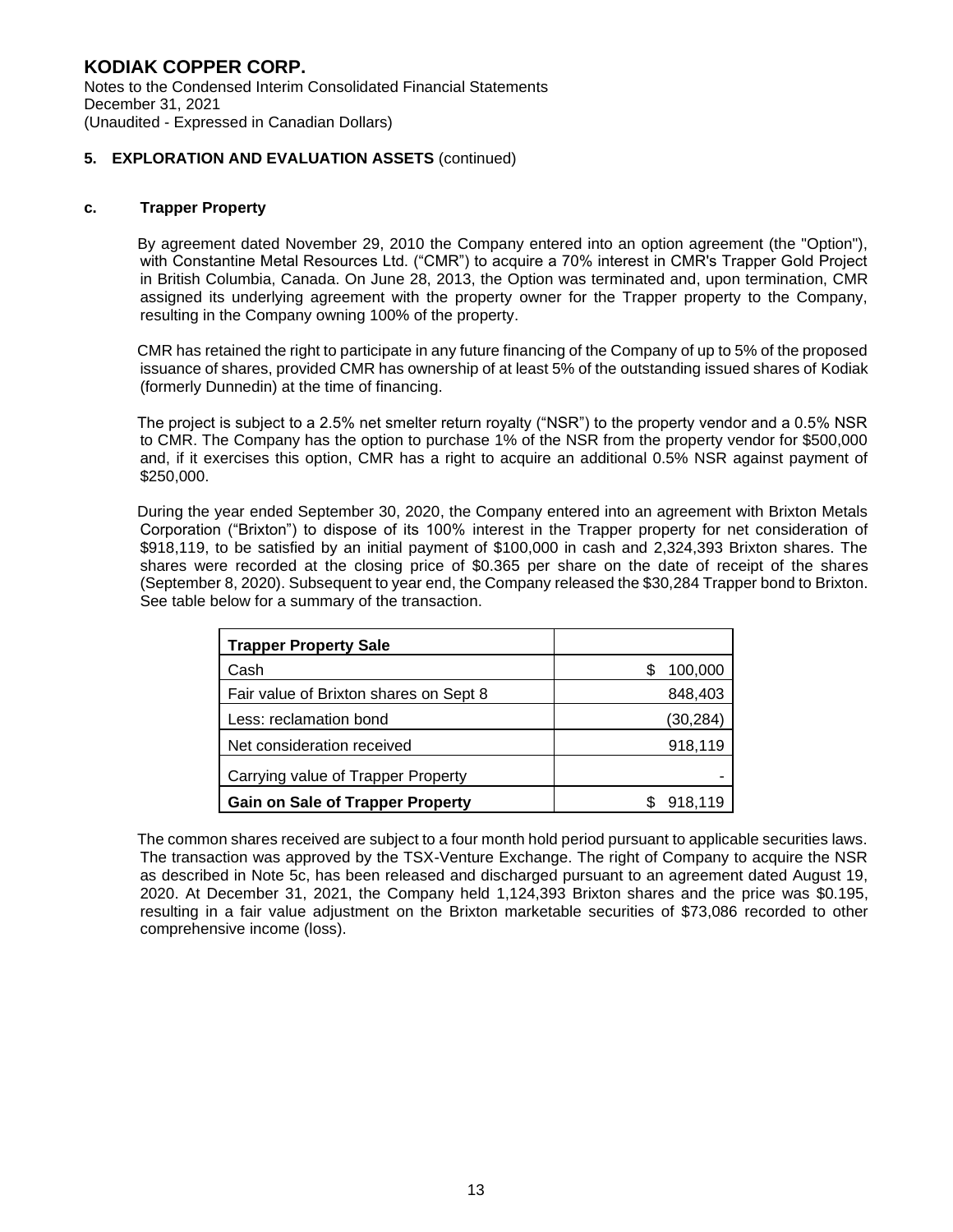**KODIAK COPPER CORP.**  Notes to the Condensed Interim Consolidated Financial Statements December 31, 2021 (Unaudited - Expressed in Canadian Dollars)

#### **5. EXPLORATION AND EVALUATION ASSETS** (continued)

#### **d. Kahuna Property**

 By agreements dated November 4, 2014 and April 30, 2017, the Company acquired a 100% interest in the Kahuna Diamond project located in Nunavut, Canada.

 The Kahuna Property is currently subject to two separate 2% gross overriding royalties "GOR" on diamonds, and two separate 2% net smelter return royalties (each, an "NSR" and together, the "NSRs") on all other minerals derived from the Property. Pursuant to the Royalty Agreement, 1% of each GOR may be purchased from either of the parties for \$2 million, and 1% of each NSR may be purchased from either of the parties for \$2 million.

 On December 11, 2015, the Company entered into an agreement with Kel-ex Development ("Kel-ex"), a private company controlled by a former advisor to the Company, whereby Kel-ex will provide equity financing equal to one-third of the Company's diamond processing and other laboratory costs incurred through a laboratory controlled by the former advisor. Kel-ex has continued to maintain its interest as per the agreement.

During the quarter ended December 31, 2021, the Company has decided to write-down the value of the project to \$Nil because the Company has no budgeted or planned exploration and has decided to leave the property on care and maintenance.

The Kahuna property is subject to an Annual Assessment Expenditure Commitment on active claims. The 2021 commitment was \$3,000.

#### **6. ACCOUNTS PAYABLE AND ACCRUED LIABILITIES**

 Accounts payable include primarily amounts owing for Company's exploration programs, and general corporate expenditures.

 The Company is disputing \$287,154 of accounts payable that arose in 2011 and the Company believes these amounts will be settled without payment. This disputed amount is included in the 2022 Q1 and 2021 year end balance.

#### **7. RELATED PARTY TRANSACTIONS**

 The Company's transactions with related parties during the three months ended December 31, 2021 and 2020 consist of transactions with directors, officers, and shareholders of the Company.

 Amounts paid and accrued to key management personnel, officers and companies controlled by directors and officers:

|                                              | <b>Three Months</b><br>ended | Three Months<br>ended |                   |
|----------------------------------------------|------------------------------|-----------------------|-------------------|
|                                              | December 31, 2021            |                       | December 31, 2020 |
| Geological fees capitalized to exploration & |                              |                       |                   |
| evaluation $(1)$                             | 93,660                       | \$                    | 90,663            |
| Management and directors fees (2)            | 118,077                      |                       | 86,483            |
| Total                                        | 211.737                      |                       | 177,146           |

(1) Geological fees were paid to the Company's VP Exploration, and the VP Operations.

(2) Management fees includes salaries and compensation to the Company's Chairman, CEO & President, VP Exploration, VP Operations, and the CFO.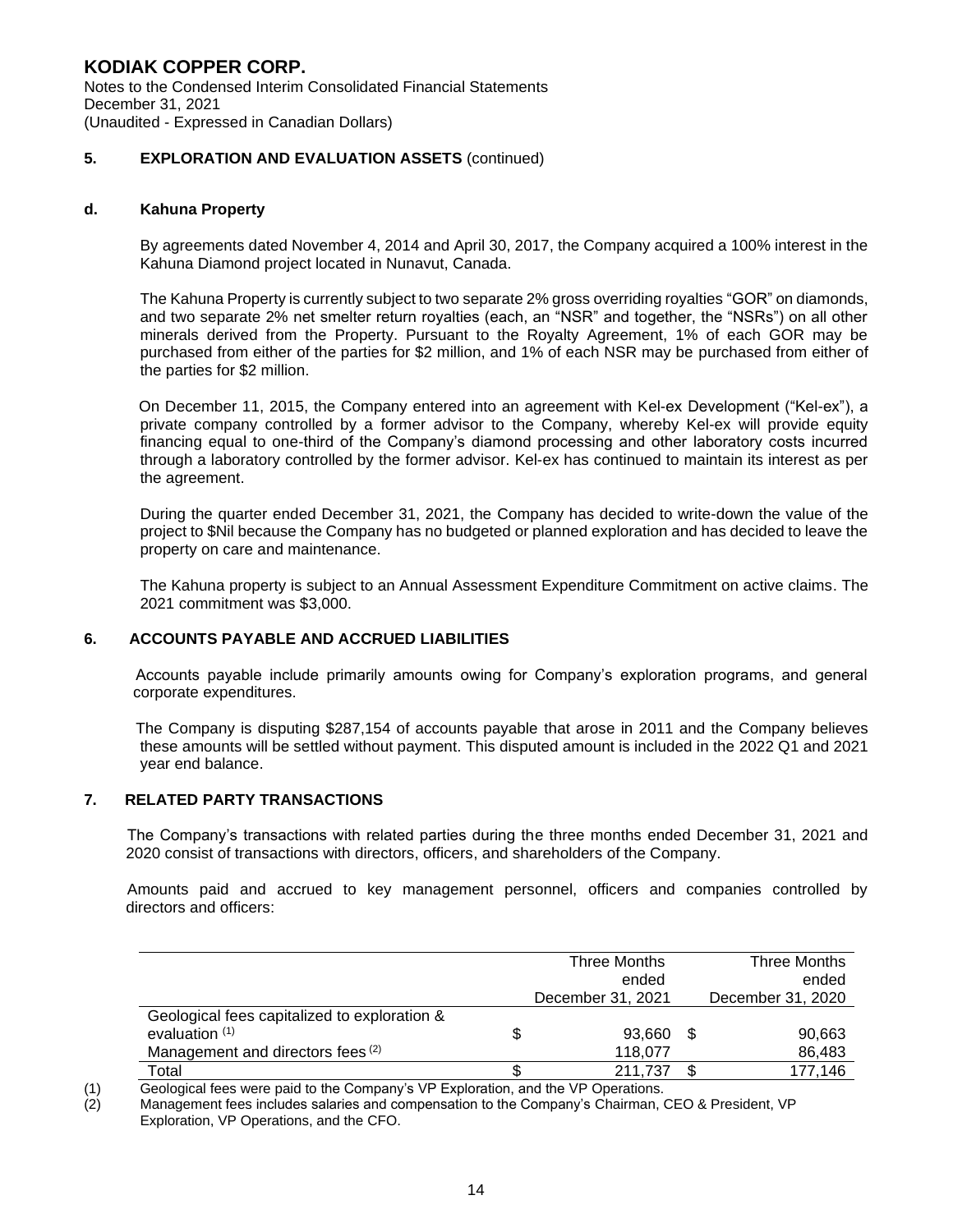#### **KODIAK COPPER CORP.**  Notes to the Condensed Interim Consolidated Financial Statements December 31, 2021

(Unaudited - Expressed in Canadian Dollars)

#### *7.* **RELATED PARTY TRANSACTIONS** *(continued)*

 As at December 31, 2021, \$Nil was due to related parties. At December 31, 2020 \$63,183 was payable to the Company's VP Exploration, VP Operations, Chairman, and the CFO.

#### **8. SHARE CAPITAL**

#### **a. Authorized**

Share capital consists of an unlimited number of common shares and preferred shares without par value. The Company has not issued any preferred shares.

On April 1, 2020 the Company completed a consolidation of its share capital on a 5:1 basis. All share and per share information is shown on a post-consolidated basis retroactively throughout these consolidated financial statements.

#### **b. Share Issuances**

#### Issued during the three months ended December 31, 2021

During the quarter ended December 31, 2021 319,706 shares were issued for warrants exercised. This resulted in total gross proceeds of \$239,778. Also during the quarter 18,000 shares were issued for options exercised. This resulted in total gross proceeds of \$12,601.

Issued during the year ended September 30, 2021

On October 7, 2020, the Company closed a non-brokered private placement for gross proceeds of \$12,677,479. The Company issued 1,027,443 non flow through shares at a price of \$1.95, in addition, on February 8, 2021, the Company issued 3,739,316 flow through common shares through a charity flowthrough arrangement consisting of 2,786,666 at a price of \$2.88 per share and 952,650 at a price of \$2.78. \$3,382,299 of the proceeds was allocated to flow-through premium. In connection with the closing of the private placement the Company paid total finders' fees of \$25,744 of which \$6,869 was allocated to offset the flow through premium liability. During the year ended September 30, 2020, the Company had received \$273,000 in advance of the issuance of shares for the total financing which was recorded in accounts payable and accrued liabilities. This amount was allocated to share capital during the year ended September 30, 2021.

Teck Resources Limited ("Teck"), who participated in the financing, acquired approximately 9.9% of the issued and outstanding common shares of Kodiak on a non-diluted basis. In connection with the placement, Kodiak has agreed to grant Teck an equity participation right to maintain its pro-rata ownership in the Company.

On April 26, 2021, the Company issued 950,000 common shares with a fair value of \$1,577,000 in connection with the Axe-Copper-Gold Property (Note 5a).

During the year ended September 30, 2021, 806,000 stock options were exercised for total gross proceeds of \$500,575.

During the year ended September 30, 2021, 3,415,591 warrants were exercised for total gross proceeds of \$3,108,675. Of the warrants exercised, 59,448 were broker warrants.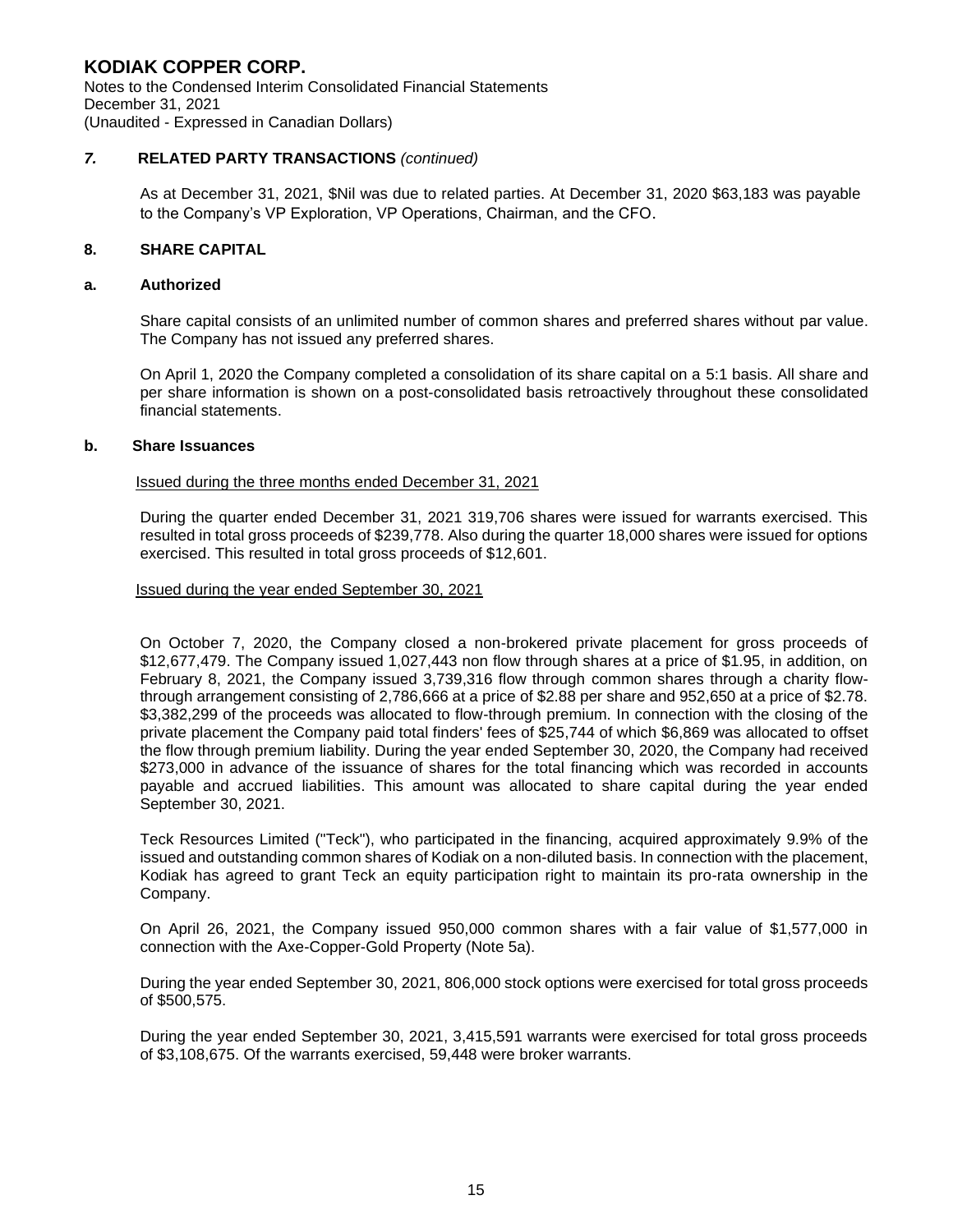Notes to the Condensed Interim Consolidated Financial Statements December 31, 2021 (Unaudited - Expressed in Canadian Dollars)

#### *8.* **SHARE CAPITAL** *(continued)*

#### **c. Warrants**

|                                  | <b>Number of</b><br><b>Warrants</b> | <b>Weighted Average</b><br><b>Exercise Price</b> |
|----------------------------------|-------------------------------------|--------------------------------------------------|
| Balance as at September 30, 2020 | 5,196,005                           | \$0.81                                           |
| Exercised                        | (3,415,591)                         | \$0.91                                           |
| Expired                          | (70,002)                            | \$1.19                                           |
| Balance as at September 30, 2021 | 1,710,412                           | \$0.59                                           |
| Exercised                        | (319, 707)                          | \$0.75                                           |
| Expired                          | (600)                               | \$0.75                                           |
| Balance as at December 31, 2021  | 1,390,105                           | \$0.55                                           |

As at December 31, 2021, the outstanding warrants are summarized as follows:

| <b>Expiry date</b><br>(mm/dd/yyyy) | Number of<br><b>Warrants</b> | <b>Weighted Average</b><br>Remaining<br>Life in Years | <b>Weighted Average</b><br><b>Exercise Price</b> |
|------------------------------------|------------------------------|-------------------------------------------------------|--------------------------------------------------|
| 03/12/2022                         | 1.390.105                    | 0.19                                                  | \$0.55                                           |
|                                    | 1,390,105                    | 0.19                                                  | \$0.55                                           |

<sup>1</sup> All outstanding warrants were exercisable as at December 31, 2021.

#### **d. Stock Options**

 The Company has adopted an incentive stock option plan (the "Option Plan") dated February 27, 2009 which provides that the Board of Directors of the Company may from time to time, in its discretion, and in accordance with TSX-V requirements, grant to directors, officers, employees and consultants to the Company, non-transferable options to purchase common shares. Included in the Option Plan are provisions that provide that the number of common shares reserved for issuance will not exceed 10% of the then issued and outstanding common shares of the Company. At the discretion of the Board of Directors of the Company, options granted under the Option Plan can have a maximum exercise term of 10 years from the date of grant. Vesting terms are determined at the time of grant by the Board of Directors and unless otherwise stated fully vest when granted.

During the three months ended December 31, 2021, 75,000 options were granted. Resulting in share-based compensation of \$58,385.

 During the year ended September 30, 2021, the Company recognized share-based compensation of \$1,427,850.

The fair value of the options was estimated at the grant date based on the Black-Scholes option pricing model, using the following assumptions: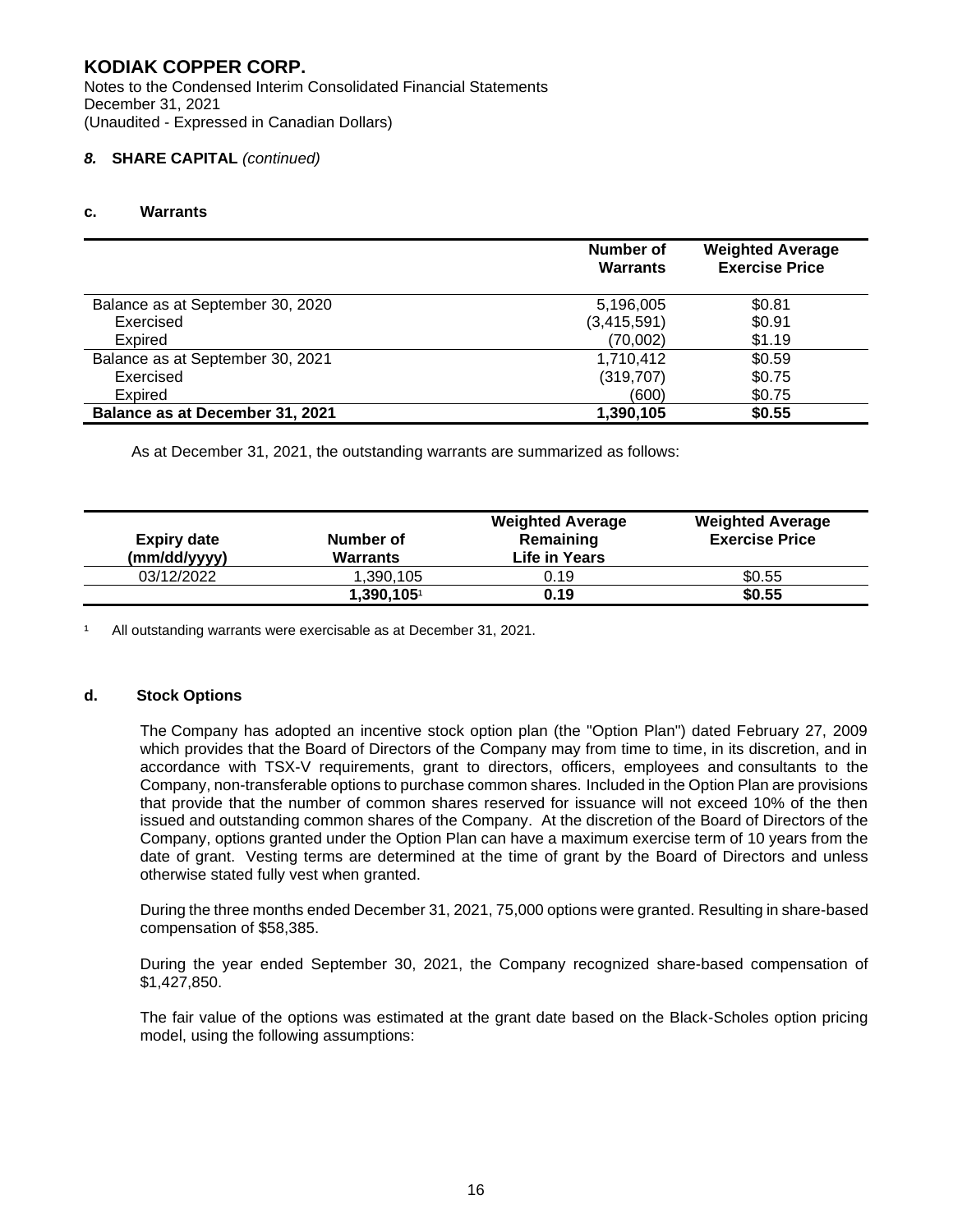Notes to the Condensed Interim Consolidated Financial Statements December 31, 2021 (Unaudited - Expressed in Canadian Dollars)

#### *8.* **SHARE CAPITAL** *(continued)*

|                                                | Year Ended<br>September 2021 | Three Months<br><b>Ended December</b> |
|------------------------------------------------|------------------------------|---------------------------------------|
|                                                |                              | 2021                                  |
| Expected dividend yield                        | 0%                           | 0%                                    |
| Weighted average risk-free interest rate       | $0.24\% - 1.02\%$            | $0.63\% - 1.13\%$                     |
| Weighted average expected life                 | 1-5 years                    | 1-5 years                             |
| Weighted average expected volatility           | 123%-165%                    | 73%-121%                              |
| Weighted average fair value of options granted | \$1.07-\$1.36                | \$0.34-\$1.00                         |

The following is a summary of the Company's stock option activity:

|                                  | Number of      | <b>Weighted Average</b> |
|----------------------------------|----------------|-------------------------|
|                                  | <b>Options</b> | <b>Exercise Price</b>   |
| Balance as at September 30, 2020 | 2,705,000      | \$0.60                  |
| Granted                          | 1,079,000      | \$1.57                  |
| Exercised                        | (806,000)      | \$0.62                  |
| Expired                          | (125,000)      | \$0.65                  |
| Balance as at September 30, 2021 | 2,853,000      | \$0.96                  |
| Granted                          | 75,000         | \$1.20                  |
| Exercised                        | (18,000)       | \$0.70                  |
| Cancelled                        | (54,000)       | \$0.70                  |
| Expired                          | (30,000)       | \$2.28                  |
| Balance as at December 31, 2021  | 2,826,0001     | \$0.96                  |

<sup>1</sup> All outstanding options were exercisable as at December 31, 2021.

As at December 31, 2021, the Company has outstanding stock options as follows:

| <b>Expiry date</b> | Number of      | <b>Weighted Average</b>        | <b>Weighted Average Exercise</b> |
|--------------------|----------------|--------------------------------|----------------------------------|
| (mm/dd/yyyy)       | <b>Options</b> | <b>Remaining life in years</b> | <b>Price</b>                     |
| 01/18/2022         | 144,000        | 0.05                           | \$0.70                           |
| 10/07/2022         | 25,000         | 0.77                           | \$1.20                           |
| 01/31/2023         | 402.000        | 1.08                           | \$1.20                           |
| 03/04/2024         | 305,000        | 2.18                           | \$0.375                          |
| 03/12/2025         | 801,000        | 3.20                           | \$0.35                           |
| 06/14/2025         | 50,000         | 3.45                           | \$0.43                           |
| 01/20/2026         | 939,000        | 4.06                           | \$1.56                           |
| 03/15/2026         | 10.000         | 4.21                           | \$1.57                           |
| 08/03/2026         | 100,000        | 4.59                           | \$1.41                           |
| 10/07/2026         | 50,000         | 4.77                           | \$1.20                           |
|                    | 2,826,000      | 2.98                           | \$0.96                           |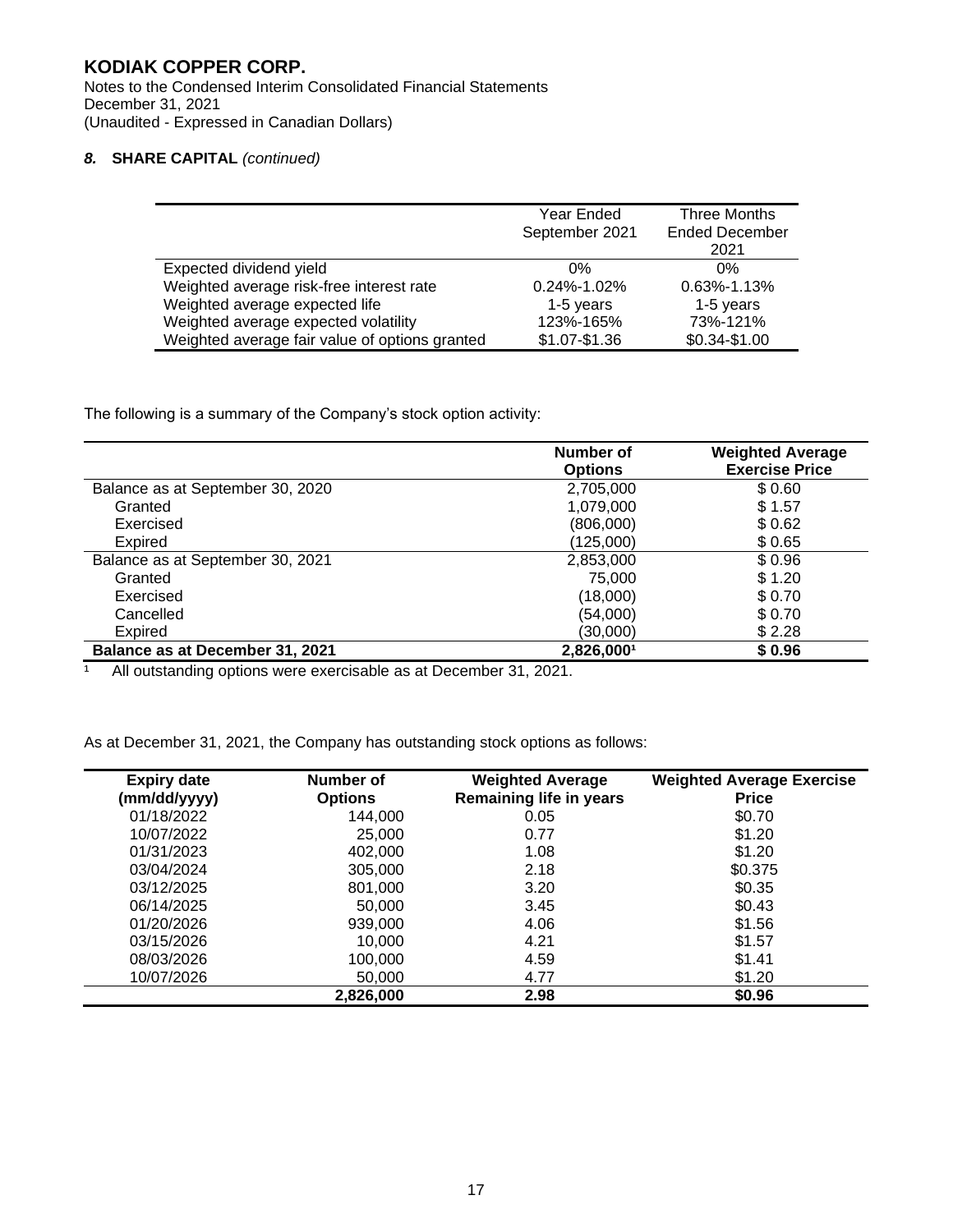Notes to the Condensed Interim Consolidated Financial Statements December 31, 2021 (Unaudited - Expressed in Canadian Dollars)

#### *8.* **SHARE CAPITAL** *(continued)*

#### **e. Restricted and Deferred Share Units**

 On April 21, 2021, the Board approved the adoption of a restricted share unit ("RSU") and deferred share unit ("DSU") compensation plan (the "RSU & DSU Plan"). RSU's granted under RSU & DSU Plan may be granted to directors, officers, employees, management company employees and consultants or an affiliate of the Company. Subject to adjustment, the maximum number of Common shares that may be reserved for issuance under the RSU & DSU Plan as at September 30, 2021, is 2,290,768 Common Shares.

The maximum number of Common Shares reserved for issuance to insiders (as a group) at any time under the RSU and DSU Plan, together with any other Common Shares issuable under any security-based compensation arrangements of the Company, may not exceed 10% of the issued and outstanding Common Shares on a non-diluted basis, nor can the number of Common Shares granted within a 12-month period exceed 10%.

There are no RSU's or DSU's outstanding as at December 31, 2021.

#### **9. FLOW THROUGH SHARE PREMIUM LIABILITY**

Flow through share premium liabilities include the liability portion of the flow through shares issued. The following is a continuity schedule of the liability portion of the flow through shares issuances.

|                                                                         | Issued<br>on March<br>12, 2020        | <b>Issued on</b><br>October 08,<br>2020 | Total       |
|-------------------------------------------------------------------------|---------------------------------------|-----------------------------------------|-------------|
| <b>Balance at September 30, 2020</b>                                    | \$<br>237,811                         | \$                                      | \$237,811   |
| Liability incurred on flow through shares issued                        |                                       | 3,382,299                               | 3,382,299   |
| Flow-through issuance costs (Note 8b)                                   |                                       | (6, 869)                                | (6,869)     |
| Settlement of flow through share liability on<br>incurring expenditures | (237, 811)                            | (1,517,083)                             | (1,754,894) |
| <b>Balance at September 30, 2021</b>                                    | \$                                    | \$<br>1,858,347                         | \$1,858,347 |
|                                                                         |                                       |                                         |             |
|                                                                         | <b>Issued</b><br>on March<br>12, 2020 | <b>Issued on</b><br>October 08,<br>2020 | Total       |
| Balance at September 30, 2021                                           | \$                                    | \$<br>1,858,347                         | \$1,858,347 |
| Settlement of flow through share liability on                           |                                       |                                         |             |
| incurring expenditures                                                  |                                       | (590,366)                               | (590,366)   |
| <b>Balance at December 31, 2021</b>                                     | \$<br>۰                               | \$<br>1,267,981                         | \$1,267,981 |

As at December 31, 2021, the Company has fulfilled 100% of its commitment to incur expenditures in relation to the flow through share financing from, March 2020.

 In relation to the flow through share financings and a net flow through premium liability of \$590,366 was reversed during the period (2020 - \$223,622).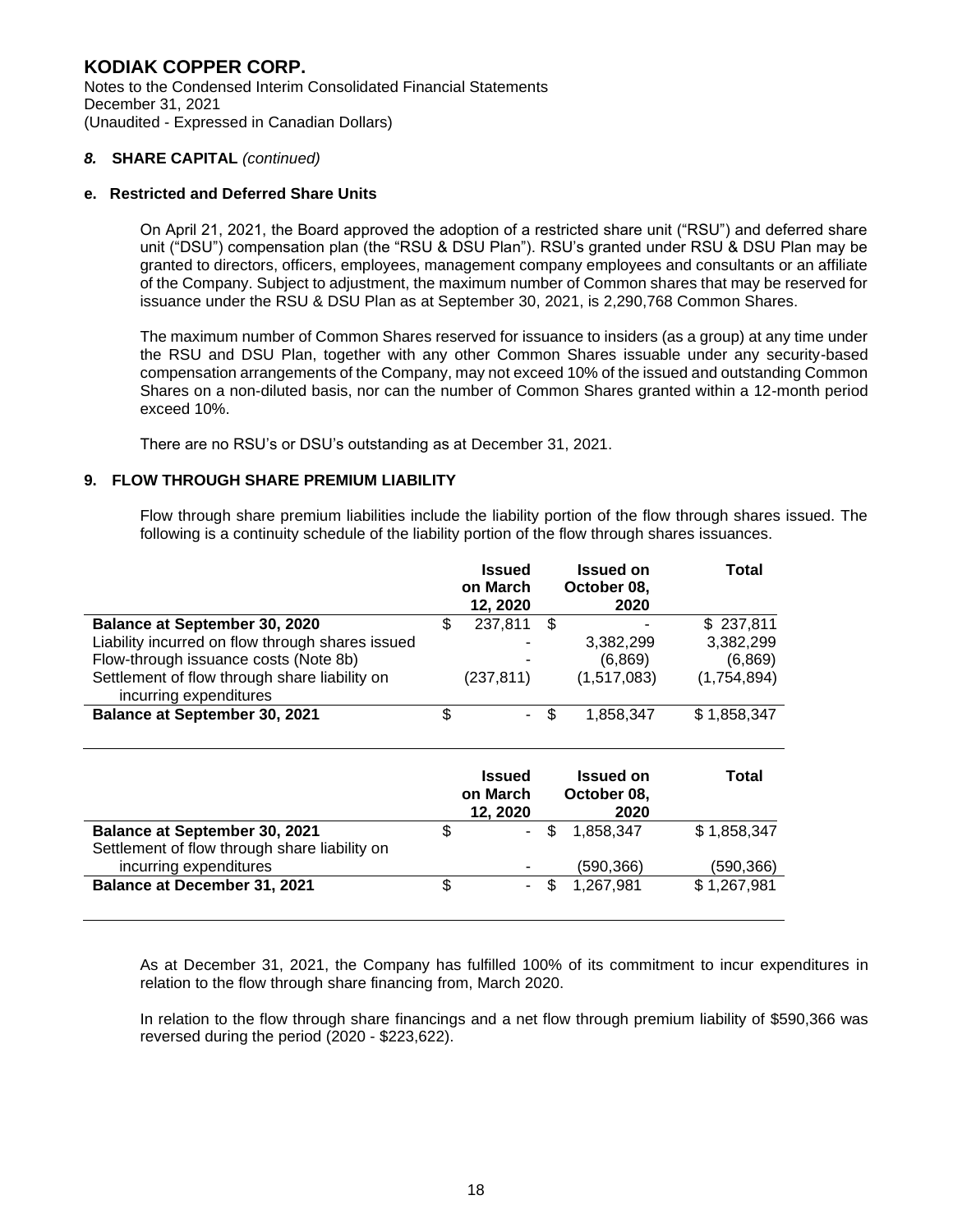Notes to the Condensed Interim Consolidated Financial Statements December 31, 2021 (Unaudited - Expressed in Canadian Dollars)

#### **10. FINANCIAL INSTRUMENTS**

 The Company's financial instruments consist of cash and cash equivalents, amounts receivables, advances and deposits, marketable securities, accounts payable and accrued liabilities and CEBA loan. The fair values of these financial instruments approximate their carrying values, other than cash and marketable securities which is carried at fair value.

Marketable securities is a Level 1 financial instrument.

Fair value is defined as the price that would be received to sell an asset or paid to transfer a liability in an orderly transaction between market participants at the measurement date. The following summarizes fair value hierarchy under which the Company's financial instruments are valued:

- Level 1 fair values based on unadjusted quoted prices in active markets for identical assets or liabilities;
- Level 2 fair values based on inputs that are observable for the asset or liability, either directly or indirectly; and
- Level 3 fair values based on inputs for the asset or liability that are not based on observable market data.

The Company examines the various financial instrument risks to which it is exposed and assesses any impact and likelihood of those risks. The Company's risk exposures and their corresponding impact on the Company's consolidated financial instruments are summarized below.

 **Liquidity risk** is the risk that the Company cannot meet a demand for cash or fund its obligations as they come due. As at December 31, 2021, the Company had cash and cash equivalents balance of \$8,840,669 (September 30, 2021 - \$11,765,345), marketable securities balance of \$219,257 (September 30, 2021 - \$146,171) to settle current liabilities of \$1,855,903 that are due within one year (September 30, 2021 - \$3,298,983).

 The Company intends to finance future requirements from its existing cash reserves together with share issuances, the exercise of options and/or warrants, debt or other sources. There can be no certainty of the Company's ability to raise additional financing through these means.

 **Credit risk** is the risk that the counterparty to a financial instrument will fail to meet their payment obligations, thus this risk is primarily attributable to cash and cash equivalents. As at December 31, 2021, the Company had a receivable balance of \$95,969 (September 30, 2021 - \$127,441), which primarily relates to GST receivable from the Federal Government of Canada. There was \$96,271 in Advances and Deposits as at December 31, 2021 (September 30, 2021 - \$59,210) which is made up of predominately of prepayments to vendors.

 **Interest rate risk** is the risk that the fair values or future cash flows of a financial instrument will fluctuate because of changes in market interest rates. As at December 31, 2021, the Company does not have any interest-bearing loans or liabilities outstanding, apart from the CEBA loan, see Note 11. All receivable and payable balances are current and as such, are not subject to interest, so its exposure to interest rate risk is insignificant.

 **Currency risk** relates to the risk that the fair value of future cash flows of a financial instrument will fluctuate due to changes in foreign currency. As at December 31, 2021, the Company did not have any material monetary assets or liabilities denominated in a foreign currency and consequently is not exposed to significant foreign currency risk.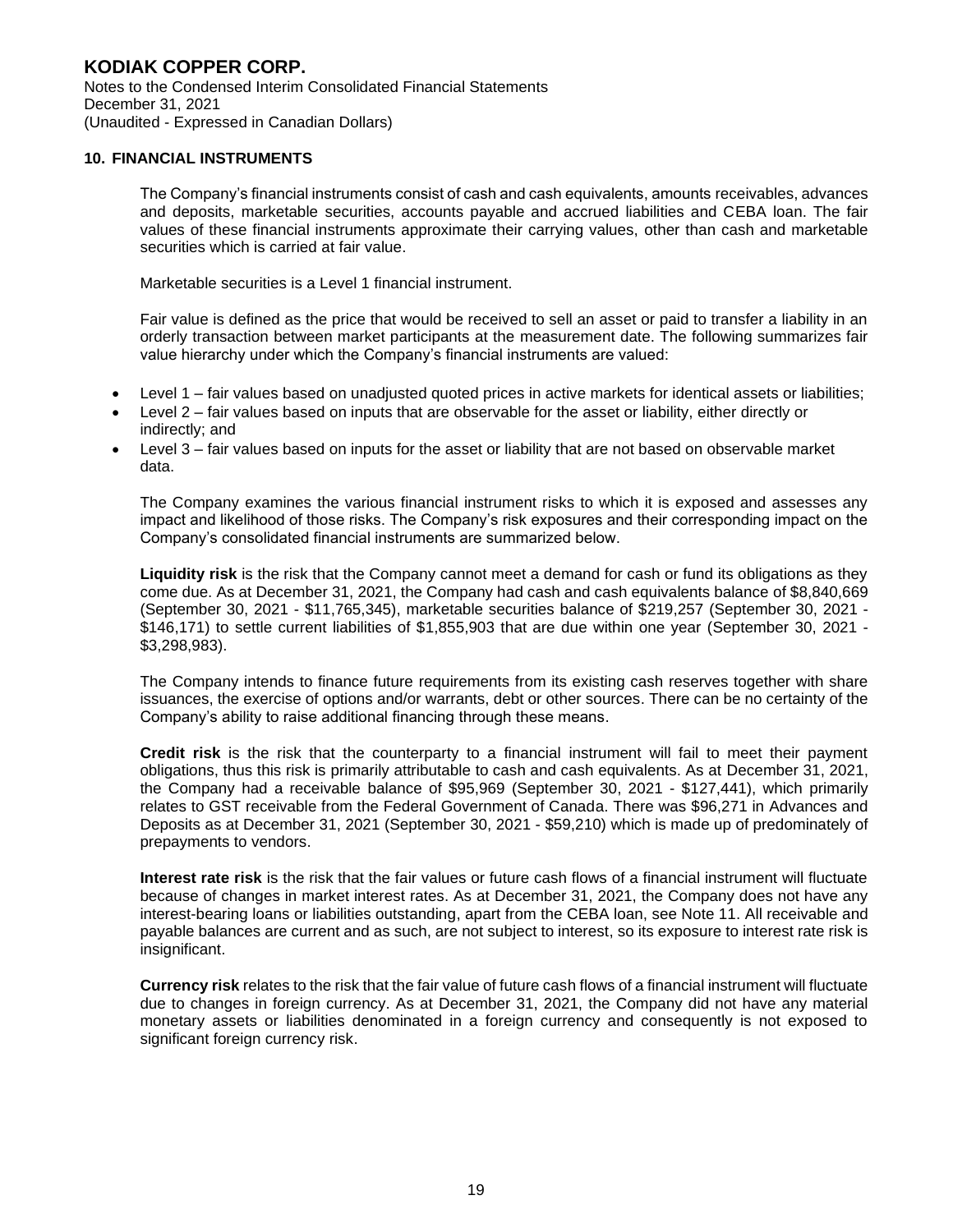#### **KODIAK COPPER CORP.**  Notes to the Condensed Interim Consolidated Financial Statements December 31, 2021

(Unaudited - Expressed in Canadian Dollars)

#### **10. FINANCIAL INSTRUMENTS** (continued)

**Market risk** is the risk that changes in market prices, such as foreign exchange rates, interest rates, and commodity and equity prices will affect the Company's income or the value of its holdings of financial instruments. The objective of market risk management is to manage and control market risk exposures within acceptable parameters, while optimizing the return. Investments in equity instruments which are classified as fair value through other comprehensive income (loss) and are measured at fair value, are listed on public stock exchanges, including TSX-V and OTC-QB. The Company is exposed to market price risk on its marketable securities. The Company's marketable securities consist of one listed entity called Brixton Metals Corporation. A 10% change in quoted market price for Brixton Metals Corporation at December 31, 2021 would result in a change to other comprehensive income(loss) and fair value of marketable securities of \$21,926.

#### **11. CAPITAL DISCLOSURES**

The Company's objective, when managing capital, is to ensure sufficient resources are available to meet day to day operating and exploration requirements and to safeguard its ability to continue as a going concern in order to provide returns for shareholders and benefits for other stakeholders.

In May of 2020, the Company received the \$40,000 interest free Canada Emergency Business Account (CEBA) loan. The program is operated by the Government of Canada. If the loan balance is paid on or before December 31, 2022, there will be loan forgiveness of 25% or \$10,000.

The Company is not subject to externally imposed capital requirements. There were no changes in the Company's approach to capital management during the period. In the management of capital, the Company includes the components of shareholders' equity, as well as cash and cash equivalents.

#### **12. SEGMENTED INFORMATION**

 Operating segments are defined as components of an enterprise about which separate financial information is available that is evaluated regularly by the chief operating decision maker, or decision-making group, in deciding how to allocate resources and in assessing performance. All of the Company's operations are within the mineral exploration sector in Canada and the USA (Note 5). No material assets and revenue exist in the USA for separate presentation, other than what is included in Note 5.

#### **13. RESTATEMENT**

 The Company has restated the comparative financial information on the statements of financial position as at September 30, 2020 and October 1, 2019 and the comparative financial information on the statements of loss and comprehensive loss, cash flows and changes in shareholders' equity for the year ended September 30, 2020. The restatement is a result of the Company erroneously recording a deferred tax liability and deferred tax expense in relation to proceeds received from issuance of flow-through shares in prior years.